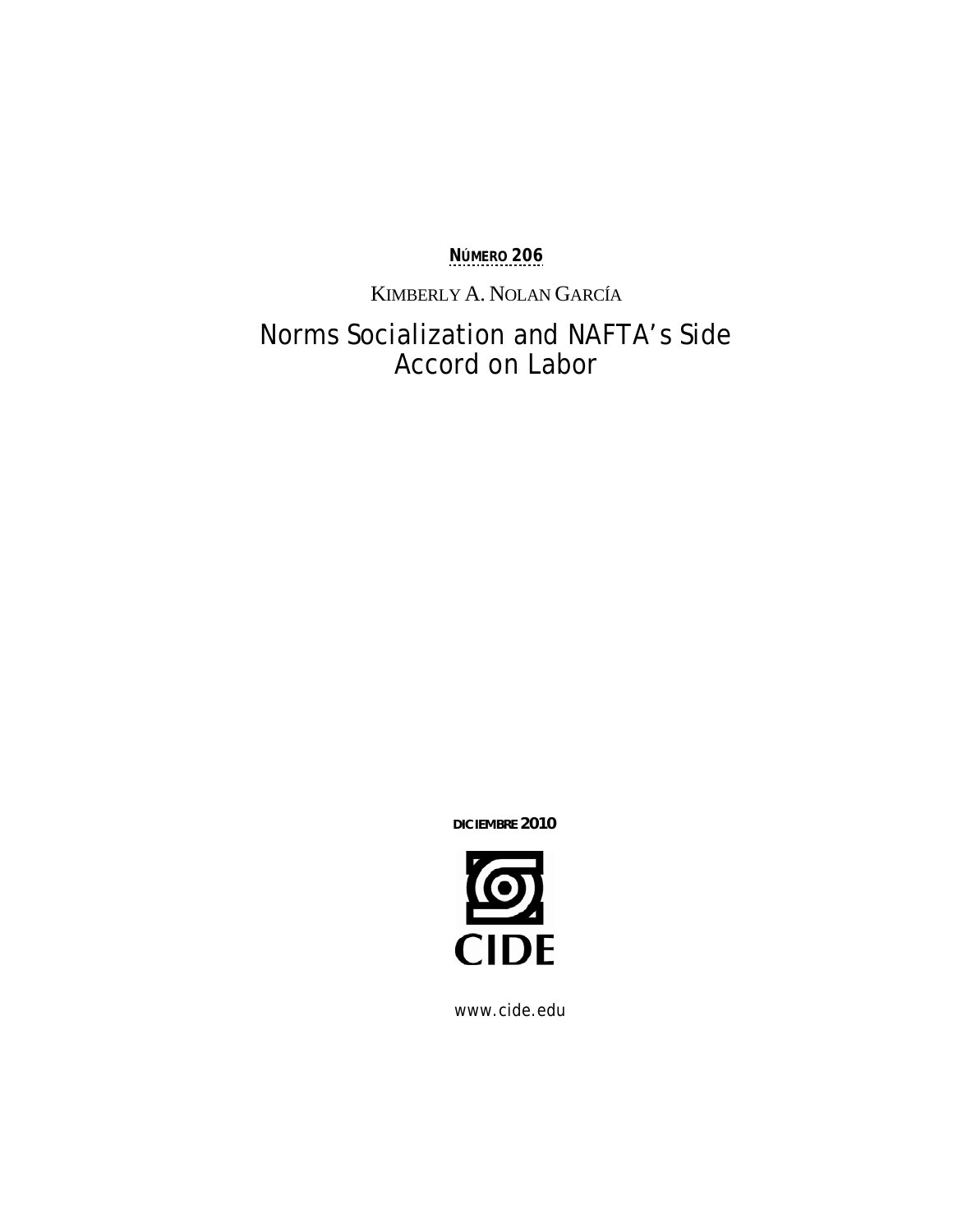Las colecciones de **Documentos de Trabajo** del **CIDE** representan un medio para difundir los avances de la labor de investigación, y para permitir que los autores reciban comentarios antes de su publicación definitiva. Se agradecerá que los comentarios se hagan llegar directamente al (los) autor(es).

 $\ddot{\bullet}$ 

• D.R. ® 2010. Centro de Investigación y Docencia Económicas, carretera México-Toluca 3655 (km. 16.5), Lomas de Santa Fe, 01210, México, D.F. Fax: 5727•9800 ext. 6314 Correo electrónico: publicaciones@cide.edu www.cide.edu

Producción a cargo del (los) autor(es), por lo que tanto el contenido así como el estilo y la redacción son su responsabilidad.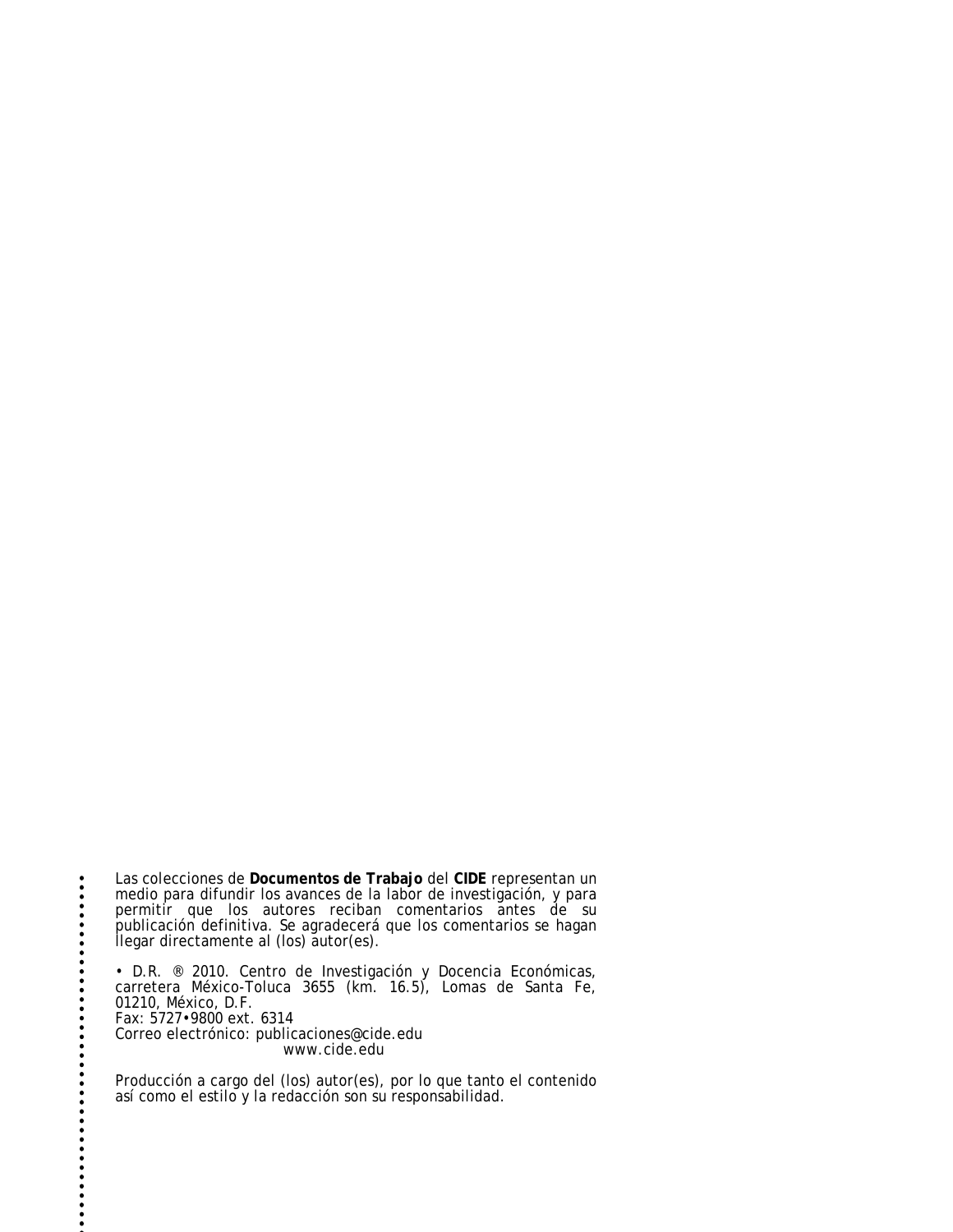*Acknowledgements* 

*The author thanks a number of colleagues for their comments on this draft, including Mark Peceny, Ken Roberts, Benjamin Goldfrank, and especially Neil Mitchell. All omissions and errors are the author's alone.*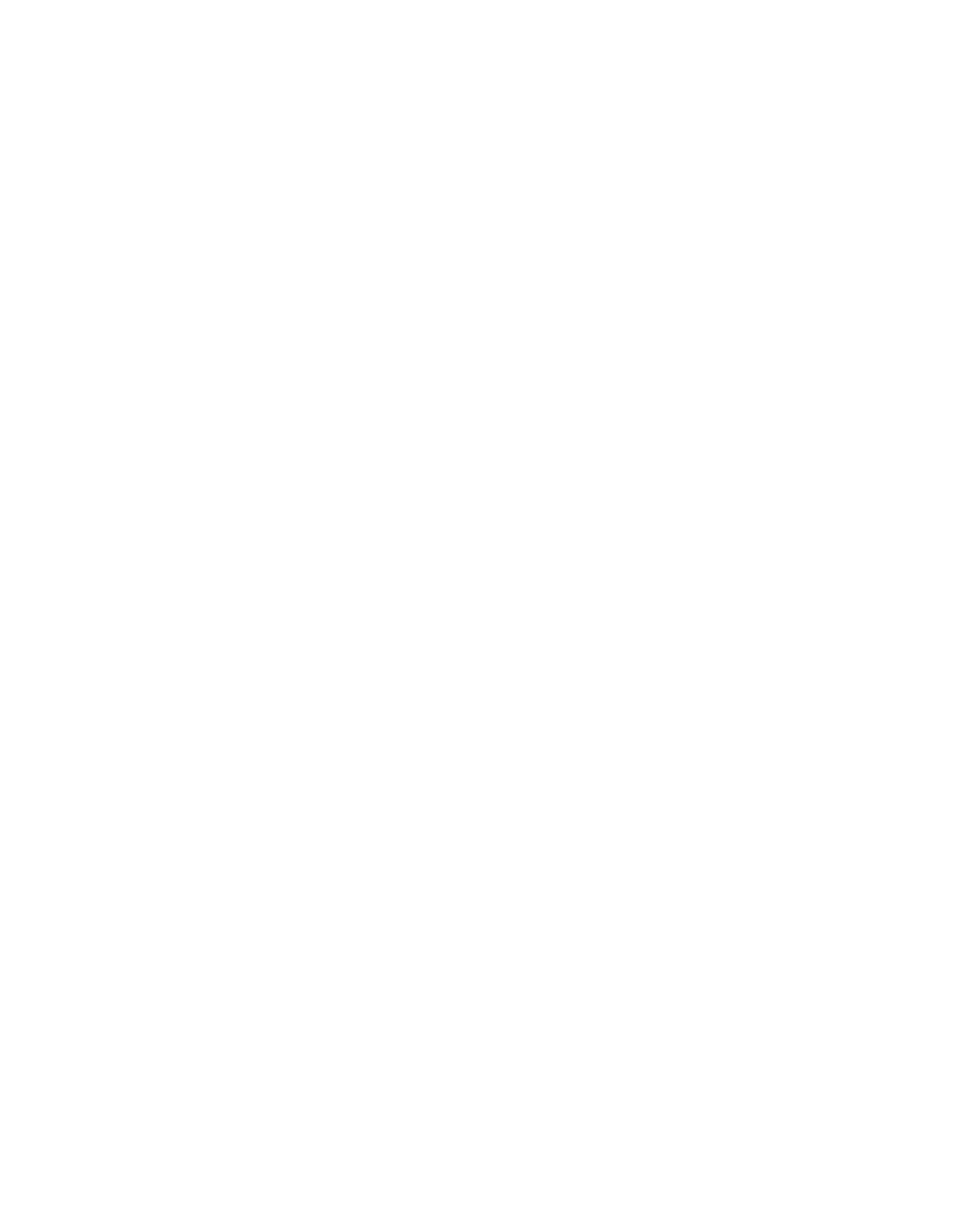#### *Abstract*

*This paper examines whether one process of norms socialization for human rights can be applied to labor rights socialization. Using Mexico's responses to the cases filed against Mexico under the North American Agreement on Labor Cooperation as evidence, the paper examines whether the labor side accord has pushed Mexico to adopt international labor rights practices, and thus whether norms socialization can account for Mexico's greater enforcement of domestic labor protection. The paper suggests that even when labor accords are weak, transnational labor activism can generate a secondary effect in pushing states towards accepting international norms, which can result in strengthening labor protections domestically.* 

#### *Resumen*

*En este trabajo se examina si el proceso de socialización de las normas de los derechos humanos se puede también aplicar en el área de los derechos laborales. Usando las respuestas de México a las demandas presentadas en su contra bajo el marco del Acuerdo de Cooperación Laboral de América del Norte como prueba, se examina si el acuerdo paralelo ha llevado a México a la adopción de las normas internacionales sobre las prácticas y políticas laborales, y por lo tanto si esta socialización puede responder por una mayor observancia de México al nivel doméstico de la protección de los trabajadores. El documento sugiere que aun cuando los acuerdos de trabajo son débiles, el activismo transnacional puede generar un efecto secundario de empujar los estados hacia la aceptación de las normas internacionales, lo cual puede resultar en el fortalecimiento de la protección laboral dentro de los países.*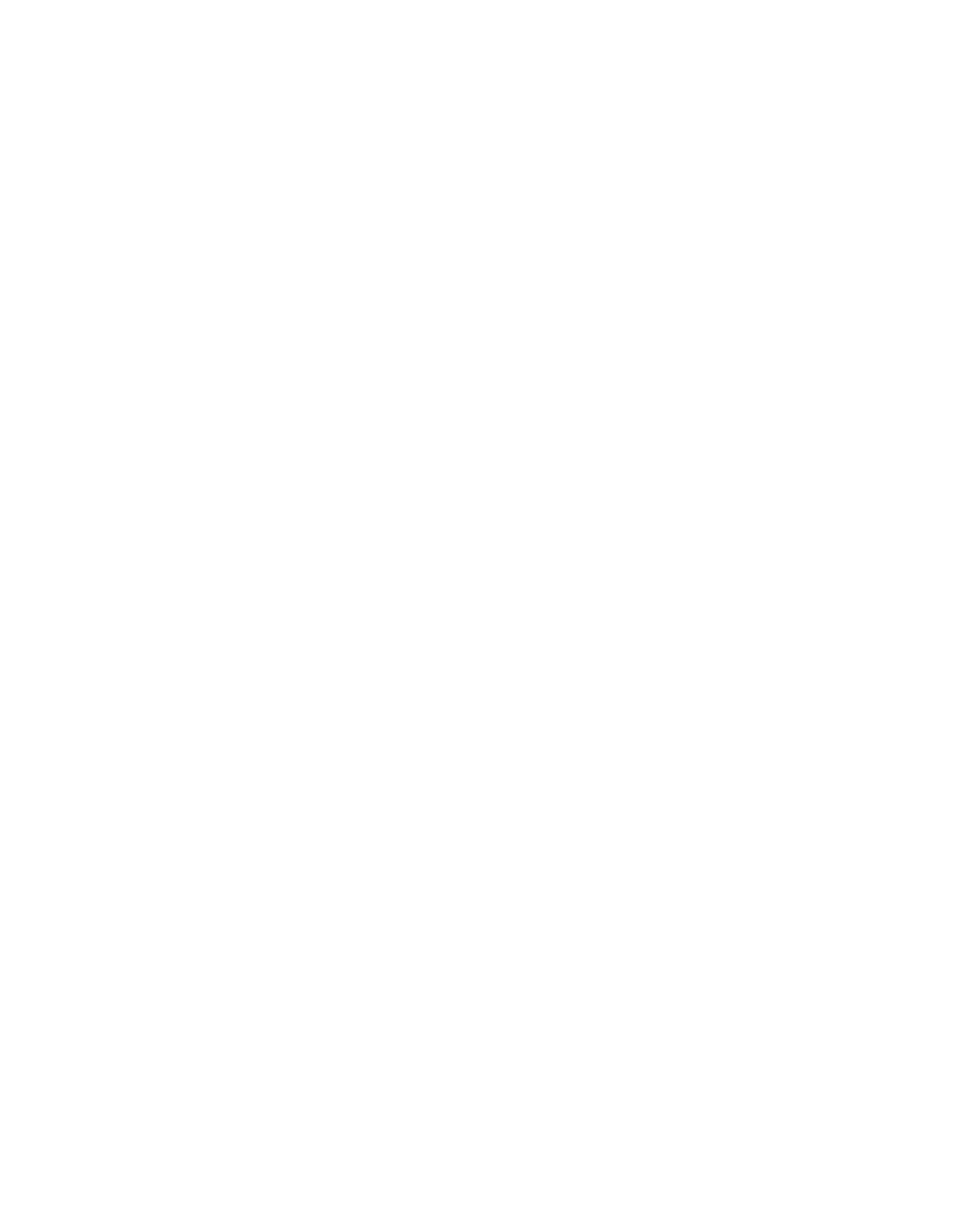# *Introduction*

In The Power of Human Rights: International Norms and Domestic Change (1999), Risse, Ropp and Sikkink investigate the effect of international human rights norms on domestic policies and practices. By applying a five stage "spiral model" of norms socialization to six comparative country experiences, these authors describe a common process by international norms are passed to domestic levels of governance, and ultimately adopted by states. In this model, transnational advocates, domestic groups and states interact to persuade states to change their human rights practices, encouraging them to instead to accept and act in concordance with accepted international standards of behavior. Risse and Sikkink set the initial stage of the model where a repressive situation within a country forces a weak domestic opposition group to look outside of the state for international allies, who then bring external pressure on that state to respond to the demands of the domestic groups (Risse, Ropp and Sikkink, 1999: 22; Keck and Sikkink, 1998: 12).<sup>1</sup> From this initial stage, discursive interaction between violator states and transnational advocates pushes the targeted state towards eventually accepting international norms around human rights practices and institutionalizing their prescriptions. Along the way, argument, discourse and persuasion mark the five stage process by which norms are internalized, and state's behavior is gradually modified.

These authors note that the model can be extended theoretically to describe norms socialization within other issue areas (Risse, Ropp and Sikkink, 1999: 238). The process of norms adoption among states should thus be similar for labor rights as because similar norms and regimes and exist for their protection; indeed labor rights are considered second generation, "positive" human rights.<sup>2</sup> In taking the Risse and Sikkink spiral model for human rights change and conceptualizing it for labor rights enforcement, I follow the prescriptions of the model to assess whether it can also help us interpret whether Mexico is currently becoming socialized by the international community towards adopting internationally recognized labor rights standards and practices.

<sup>1</sup> 1 Where the earlier "boomerang model" from Keck and Sikkink's 1998 book describes advocacy on behalf of domestic political opposition groups, the spiral model is written to illustrate the pattern of state socialization around human rights specifically.

<sup>2</sup> Because of the importance of labor practices for trade and economic development, human rights and labor rights have developed under separate laws and legal precedents, and are enforced through different processes and mechanisms under different jurisdictions at regional, international, and domestic levels. Nonetheless, there is overlap. The right to work is part of the UN's Economic and Social Charter as well as the Universal Declaration of Human Rights. The Universal Declaration also mentions fair wages, favorable working conditions, and the right to form trade unions as human rights in Articles 23 and 24. Slavery is specifically prohibited in the UDHR, and proscriptions on forced labor and child labor clearly cross into human rights areas such as the right to bodily integrity.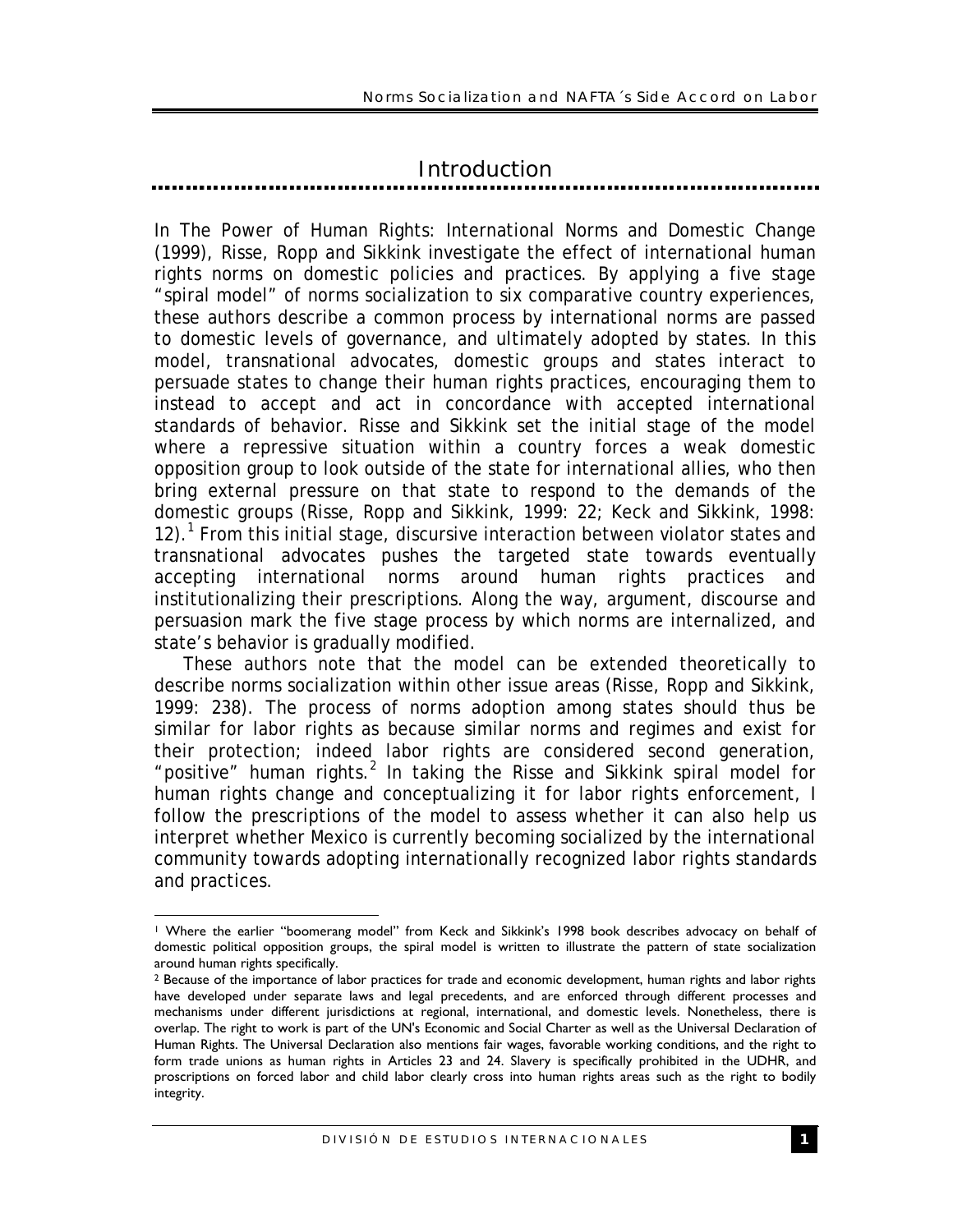The evidence is drawn from an examination of Mexico's experience with the North American Agreement on Labor Cooperation (NAALC), the labor side accord of the North American Free Trade Agreement (NAFTA). Under the labor side agreement, partner states must enforce their labor laws or face formal complaint proceedings and possible trade sanctions. Transnational advocacy networks used the citizen complaint mechanisms to expose labor rights violations in Mexico (Graubart, 2009), giving recurrent violations of the right to freedom of association a prominent place not just the public debate over NAFTA, but also in the Mexico-US binational relationship. The spiral model helps interpret whether the NAALC complaint mechanism was effective in helping to generate changes to Mexico's labor rights policies and practices by describing the internal transformation towards norms acceptance that takes place in Mexico in the face of transnational pressure. Can the case filings, and the spotlight on Mexican labor practices that followed, account for Mexico's attempts to improve labor law enforcement, promote respect for freedom of association, and reassess its health and safety standards?

Focusing on Mexico's experience with the NAALC follows Risse, Ropp and Sikkink's pattern of applying the model to "least likely cases", where longstanding rejection of intervention in its internal affairs makes Mexico potentially resistant to international criticism (Baer and Weintraub, 1994; Domínguez and Fernando de Castro, 2009). Also, fifteen years have passed since Congress approved fast-track legislation that allowed for the opening of trade negotiations, and which precipitated the formation of the anti-NAFTA labor rights advocacy network. This time span makes it possible to determine how the socialization process has evolved over time, indicating where Mexico might be located in the spiral stages of the model.

The paper begins by presenting theoretical explanations for norms diffusion among states. I then describe Risse and Sikkink's spiral model of norms socialization and suggest how it might be expanded to explain norms acceptance and political change for labor rights. After presenting the evolution of a transnational advocacy network around non-trade issues within NAFTA, I apply the model to Mexico's experience with the NAFTA labor dispute resolution mechanisms to trace how the resolutions of some selected cases pushed Mexico to improve its labor rights policies and practices. A final section assesses how well the model explains the Mexican case, and by extension, suggests whether the model can explain norms socialization for issues other than human rights. Though the spiral model provides a framework for assessing how deeply states may internalize norms, the paper argues that it does not accurately isolate the causal mechanisms by which Mexico began to make institutional changes in terms of its labor rights practices, even though Mexico's efforts to improve labor rights enforcement domestically does suggest that Mexico is on the path of norms socialization.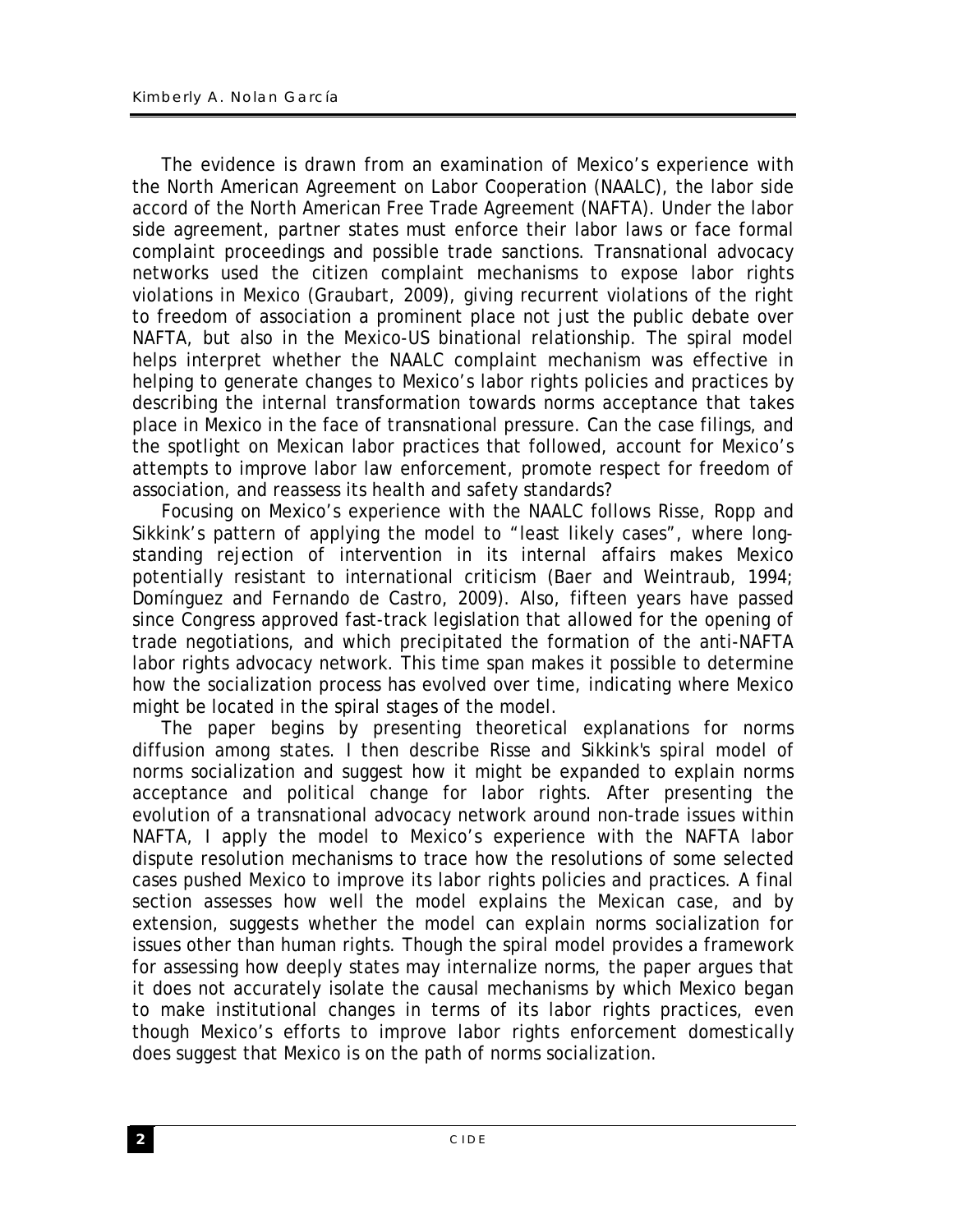# *Norms, State Identities, and Political Change*

The study of norms socialization as an explanation for state behavior comes out of the inadequacies of neoliberal and neorealist perspectives in explaining the full range of state behavior in the international system (Finnemore, 1996; Kowert and Legro, 1996). Neorealists and neoliberals anticipate that states behave predictably under similar structural constraints and systemic conditions in the international system. However, states facing similar pressures and similar constraints respond differently to those pressures, thereby creating a puzzle for both theoretical strands (Kowert and Legro, 1996). Constructivists argue that there is an important role for ideas, rather than material interests, in explaining this puzzle. Where the constraints of the international system determine states interests for the rational approaches, states also create endogenous preferences and generate their own goals and incentives, with corresponding actions to reach those goals (Kowert and Legro, 1996; Wendt, 1999). These internal preferences guide states towards choosing policies that fulfill those goals (Finnemore, 1996).

Norms in international relations are commonly described as the shared expectations of behavior for a given state identity (Jepperson, Wendt and Katzenstein, 1996). Norms are constitutive in that they define and determine which state identities, goals and practices are legitimate in the international system (Kowert and Legro, 1996: 453; Jepperson, Wendt and Katzenstein, 1996: 54). Norms are also regulative in that they set out the rules of behavior for states, determining the accepted social roles and actions of these states (Jepperson, Wendt and Katzenstein, 1996; Kowert and Legro, 1996). Together, norms establish the expectations about who the legitimate actors will be in the international system, as well as what kinds of actions they will take (Jepperson, Wendt and Katzenstein, 1996). Norms then can guide states towards choosing policies that signal the preferred state identity to other states (Jepperson, Wendt and Katzenstein, 1996: 52). As such, state identities stand to reflect state interests.

Recent research suggests that states are acutely aware of how they are perceived by other states, and will shape their behavior in order to reflect an image more in line with international values (Clark, Friedman and Hochstetler, 1998; Finnemore, 1996; Gurowitz, 1999; Keck and Sikkink, 1998; Price, 1998; Price and Tannewald, 1996; Hafner-Burton, 2008). If states are sensitive to their international image, states can be taught to change their preferences to become more in line with international standards (Finnemore, 1996). This forces states to pursue goals based not just on state interests, but also on how state actions may be perceived by others (Price and Tannewald, 1996; Price, 1998). In this chain of consequences, norms can be instrumental in changing state behavior, by making states aware first of how they are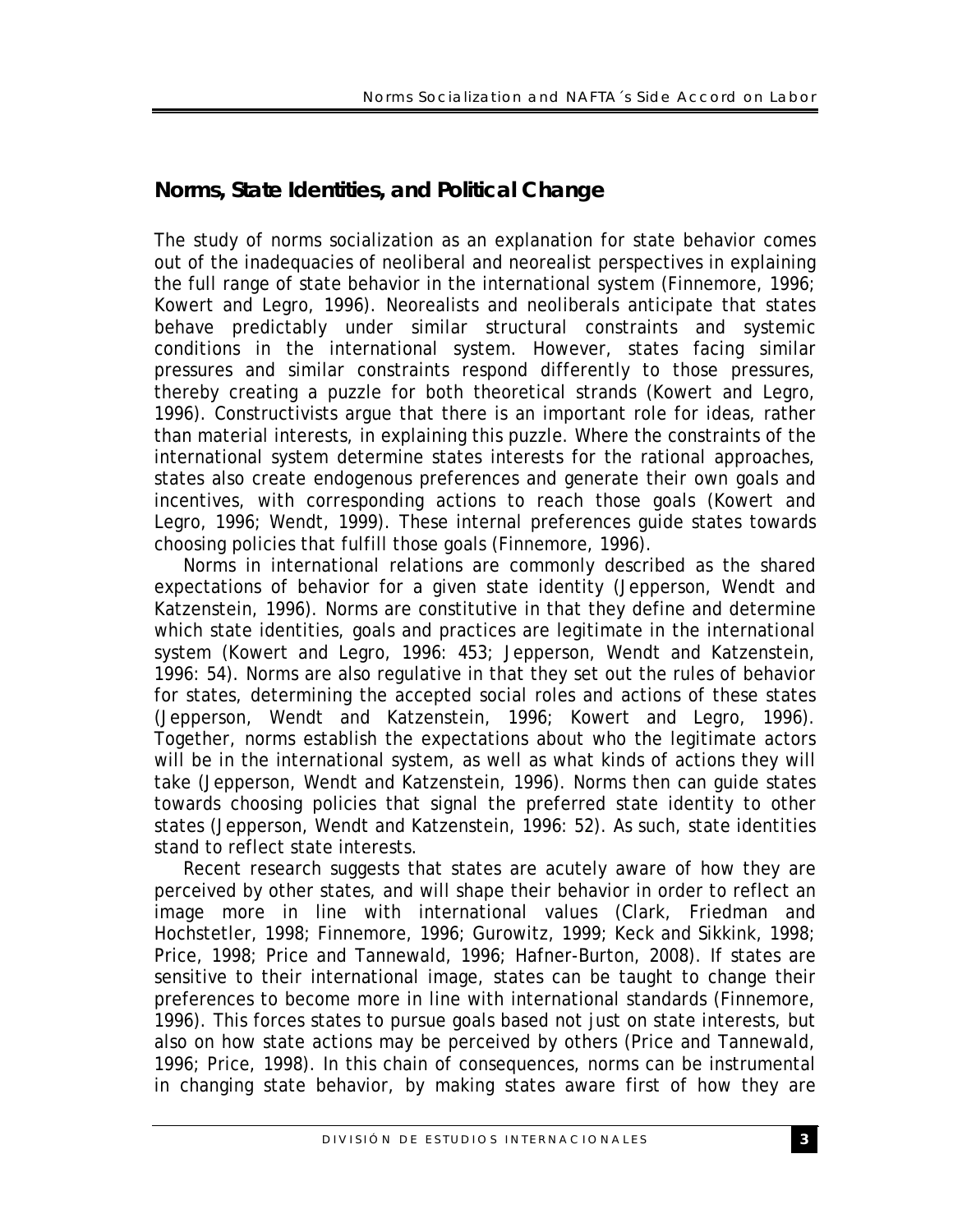perceived in the community of states, and then prescribing the behavior that would give states a more favorable image.

The evolution of internal preferences and concomitant state identity theoretically causes policy change within states, but often advocacy for behavior change is the driving force for real transformation (Finnemore and Sikkink, 1999).<sup>3</sup> Transnational advocacy networks serve as the messengers between states and the international system, and between domestic and international actors, in transmitting information about norms and norms compliance from one level to another. Transnational advocacy networks serve three purposes: they provide information on rights violations in the target state; they legitimate the claims of opposition groups within the state, thus strengthening those claims; and they challenge norm-violating states to change their behavior (Risse, Ropp and Sikkink, 1998: 5). International advocates promote behavior changes by providing information to states about more acceptable policy choices, and by politicizing issues that should be addressed by changes in state behavior (Price, 1998; Keck and Sikkink, 1998; Joppke, 1998; Haas, 1989). Advocates then encourage some state identities and not others by creating in and out groups, treating states that continue to break norms as problem states, and treating states that accept and practice shared norms as full members of the international community (Kowert and Legro, 1996; Price, 1998; Keck and Sikkink, 1998; Hafner Burton, 2008).

Information exchange is at the core of transnational advocacy. With privileged access to on-the-ground sources, networks are able to generate politically useful information from within states, interpret the issues at hand, and then persuade others to act in accordance with values shared by network members. By showing states how their behavior is perceived by international audiences, pressure from networks adds an external impulse on states to change policies.

# *The Five Stage Spiral Model*

The five stage "spiral model" of norms socialization (Risse, Ropp and Sikkink, 1999) illustrates this process by which transnational advocates, domestic groups and states interact to persuade governments to act in concordance with international human rights norms. Norms become internalized and institutionalized by states over five distinct periods:

<sup>1</sup> 3 These networks are different than other associations that operate in multiple states because they are formed around "principled ideas", ideas that assign normative values of right and wrong or just and unjust to state actions and outcomes (Keck and Sikkink, 1998: 1).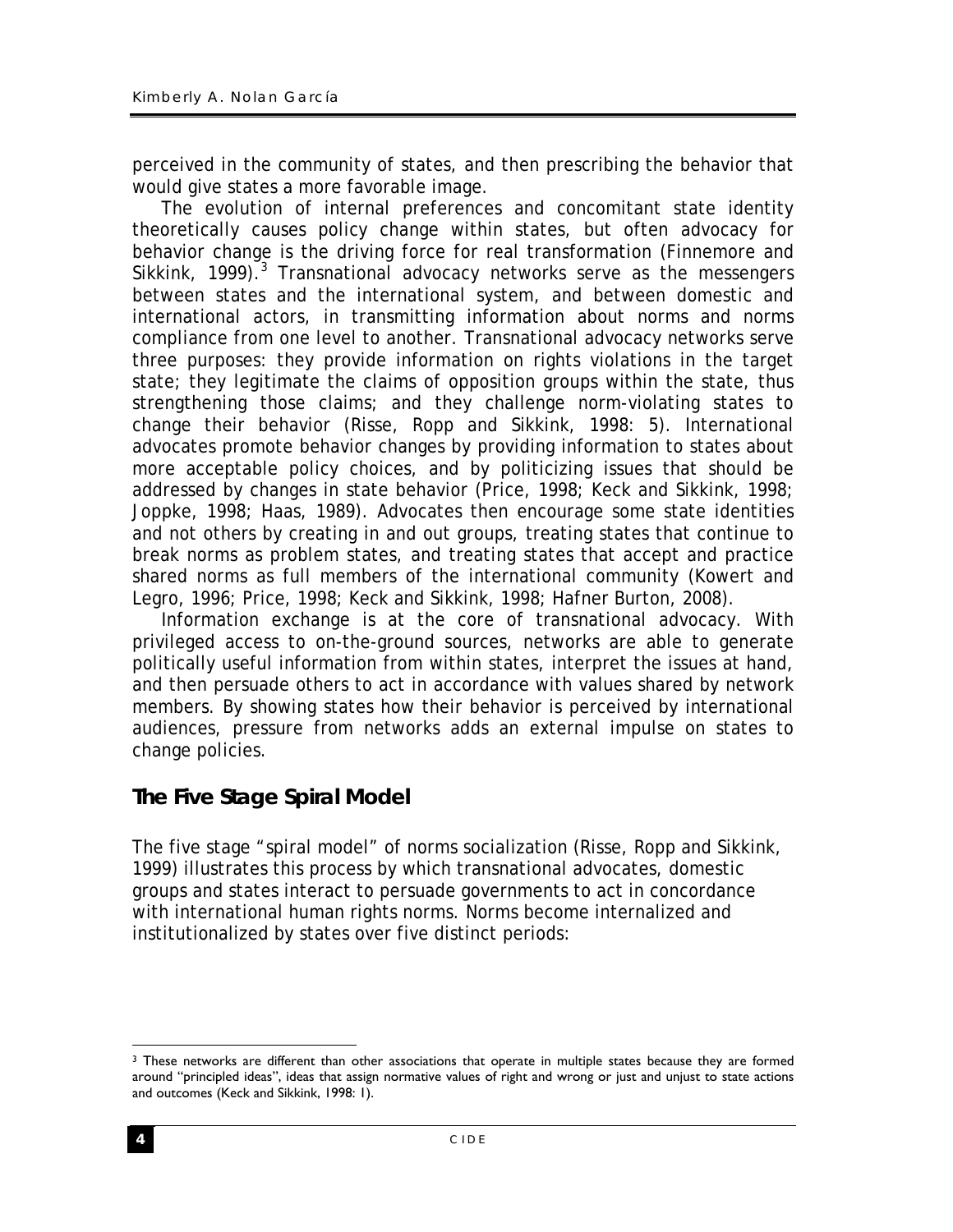# *Initial Stage: Repression*

The first stage of the model is marked by political repression. Like in the "boomerang" described by Keck and Sikkink (1998), a repressive human rights situation within a country forces a weak domestic opposition group to look outside of the state for international allies, including non-state actors, international organizations, and other states. Channels from the inside are blocked either because domestic opposition is too weak to successfully press its own agenda, or because the repressive nature of the political context keeps them from doing so. Only once a transnational advocacy network gathers information about conditions within the state can it characterize that state as a norms violator to the international community (Risse, Ropp and Sikkink, 1999: 22). These allies then bring pressure from the international community on that state to modify its behavior (Risse, Ropp and Sikkink, 1999: 22; Keck and Sikkink, 1998: 12).

### *Stage Two: Denial*

In the second stage, the transnational advocacy network that forms takes information about a situation within the targeted country to international forums. Advocacy groups then convince norm-abiding states to join in pressuring the violator, to show the offending state that their actions are outside of the realm of accepted state behavior (Risse, Ropp and Sikkink, 1999: 23). Targeted states react to the claims made by the transnational advocacy network by first denying the validity of the claim, and second, by questioning the legitimacy of the network participants and other states to interfere in their internal affairs (Risse, Ropp and Sikkink, 1999: 22). Risse and Sikkink note that denial reflects the early stages of the process of socialization because states would not need to justify their actions if they were impermeable to socialization or criticism by other states (Risse, Ropp and Sikkink, 1999: 23).

### *Stage Three: Tactical Concessions*

The third stage of the model predicts that the target state will answer to transnational pressure by making "cosmetic changes" meant to deflect criticism, while continuing to violate the norm. In the early part of Stage Three, states may reply to network pressure from an instrumental or strategic position, effecting behavioral changes merely to deflect international criticism, not because they have accepted the norm (Risse, Ropp and Sikkink, 1999: 25). States may move no further in the process. However, as states make minor reforms, the process creates its own mechanism for further liberalization. The opening that occurs as states relax repression only serves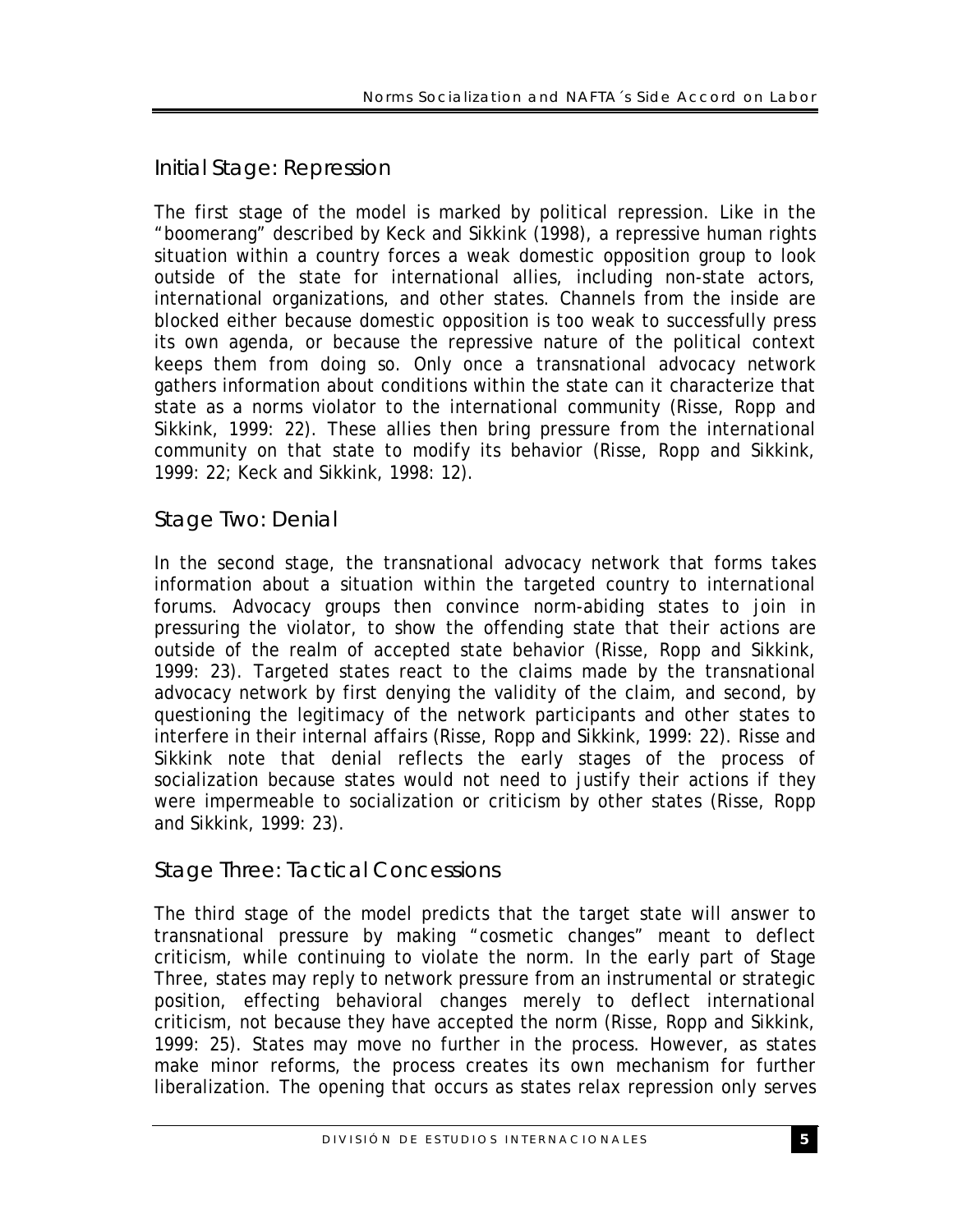to make space for domestic groups to regroup and push towards a in a position where they must ultimately respond with deeper reforms (Risse, Ropp and Sikkink, 1999: 26). As states face pressure for change simultaneously "from above" and "from below," (Brysk, 1993) continued pressure, international scrutiny, and domestic political mobilization can cause states to re-evaluate their intransigence, and may ultimately precipitate genuine norms adoption in the next stage.

### *Stage Four: Prescriptive Status*

According to the model, states move towards norm institutionalization at the fourth stage. At this point in the socialization process, states change their behavior less from strategic positioning and more from true norm adoption and compliance (Risse, Ropp and Sikkink, 1999). The discursive process of responding to transnational networks, important international organizations and other states means that governments can no longer ignore criticism, and in the give and take of debate, states begin to accept the norm and change their behavior. The authors determine that states' actions at this point signal when states have entered this stage, including the ratification of international conventions, the creation of new federal laws, or the implementation of new mechanisms for domestic compliance (Risse, Ropp and Sikkink, 1999). For labor rights, this stage is more difficult to identify because states may have previously signed the major international labor rights conventions that signal their commitment to those standards.

The major issue in the protection of labor rights is not that regulations are weak, but rather that states choose not to enforce them (Collingsworth 2002). Recent work on human rights compliance consistently finds that the ratification of international human rights conventions more often leads to increased violations within states than prior to ratification suggesting that states sign international agreements without intending to comply with their regulations (Hill, 2009; Hathaway, Oona, 2002; Camp Keith, 1999). How then would we know that states are entering a phase of norms adoption for this issue?

States could signal commitment by signing regional agreements that promote labor rights protections and provide for their enforcement, like the NAFTA side agreement and other bilateral and unilateral trade agreements with social clauses.<sup>4</sup> However, to know whether these commitments are sincere, states would need to also demonstrate compliance at the domestic level, whether through the development of new labor practices and procedures, the expansion of inspection capacities, or the implementation of new programs to address specific issues such as child labor, for example.

<sup>&</sup>lt;u>.</u> 4 See for example Hafner Burton, 2009.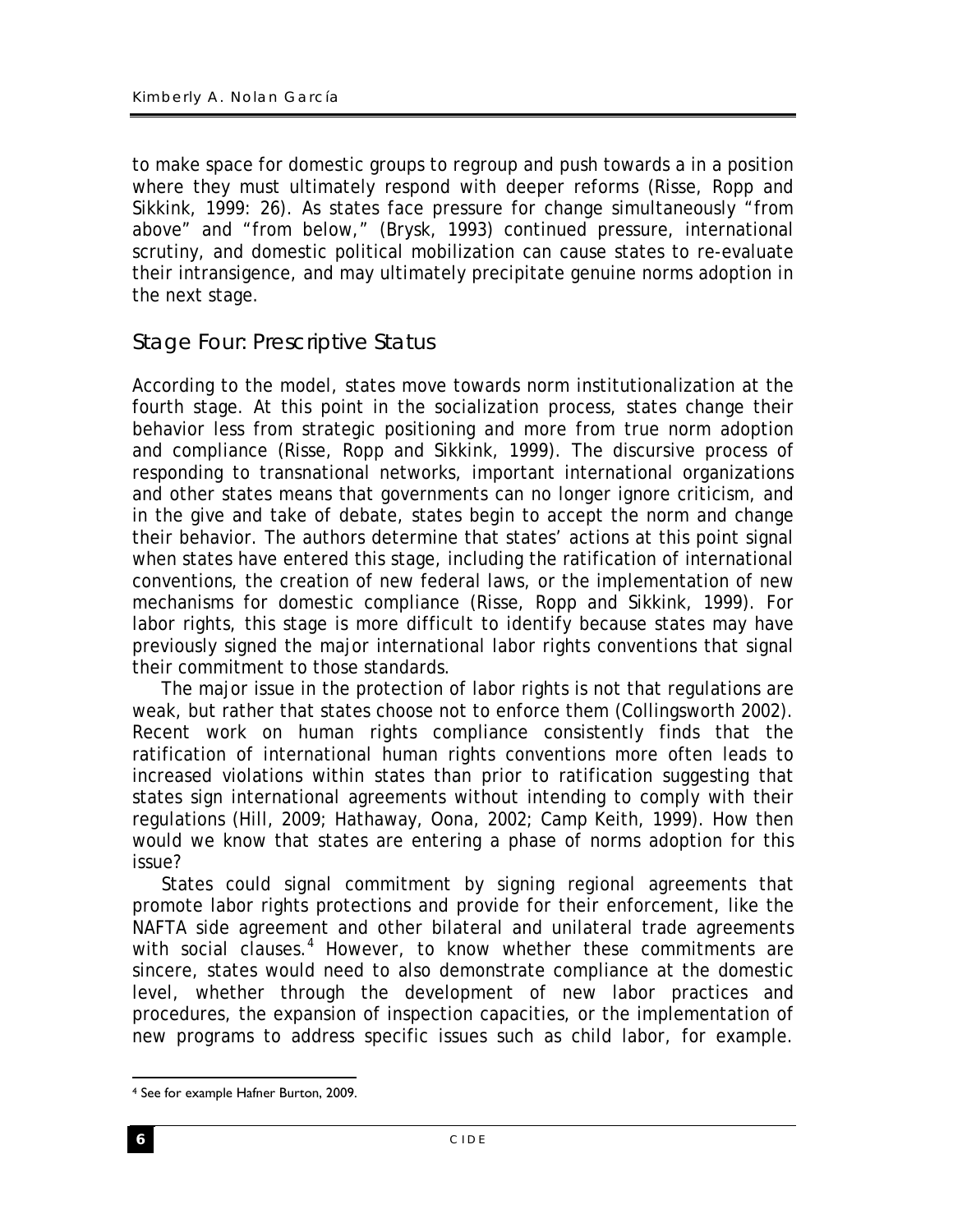Additional enforcement mechanisms must still be matched by discursive consistency, in that the state engages in dialogue with critics over its practices, and does not modify its responses according to the audience.

# *Stage Five: Rule-Consistent Behavior*

The authors describe this final stage of the model as the point at which states accept the validity of the norm, and work towards implementing it at all levels (Risse, Ropp and Sikkink, 1999). Norm compliance becomes habitual practice; state behaviors reflect the norm. Pressures from below and from above continue, allowing for even implementation of new practices that uphold the norm. Eventually, the norm is backed by the rule of law, which suggests that institutionalization is nearly complete. Again, in the area of labor rights, one could note norms compliance by mapping the discourse of government officials and whether or not they reference the norm, but also by noting whether labor rights practices have improved over time.

# *Transnational Advocacy Networks and the NAFTA Negotiation*

When the US Trade Representative revealed that the United States intended to seek a trade accord with Mexico and Canada, US labor reacted to the announcement immediately and negatively. Expanding the trade accord already in place with Canada to include Mexico might pull US jobs to Mexico, as the 1965 Border Industrialization program had done. US labor participated in the creation of a network of organizations that would work to shift the debate on NAFTA and derail the agreement. Environmentalists, human rights groups, faith-based and community-based organizations also joined the network forming in the spring of 1991, calling itself the Mobilization on Development, Trade, Labor and the Environment (Mayer, 1998: 70). Key network participants, including the International Labor Education and Research Fund, Greenpeace, the United Auto Workers, the AFL-CIO, the Natural Resources Defense Council, the Family Farm Coalition, and others convoked a forum on the impact of NAFTA on labor, agriculture and the environment (Mayer, 1998: 76). They determined that they would first concentrate their efforts around blocking President Bush's effort to seek Congressional authorization to negotiate the agreement.

In Canada, opposition to free trade was already entrenched. They saw NAFTA as an extension of the CUSFTA, which they had bitterly opposed. For Canadian workers, closer ties to the US would accelerate competition, and Canadian jobs would be lost to US workers. The Canadian Labor Congress insisted that the FTA that it had to be opposed on all fronts (Robinson, 2002: 123). However, Quebec's National Union Confederation (CSN) shared the more moderate approach taken by US unions, and hoped to influence the terms of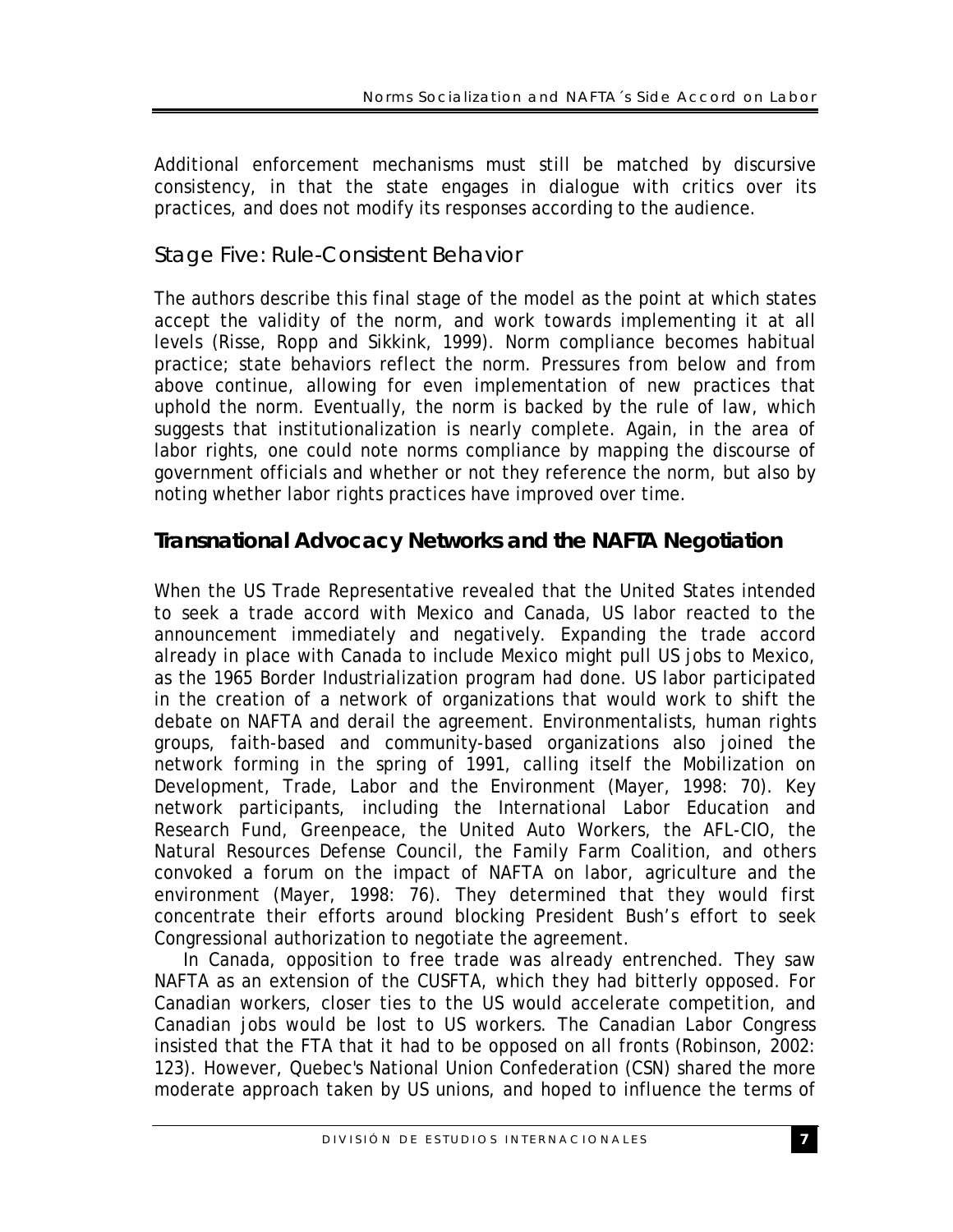the agreement (Robinson, 2002: 124). Meanwhile, the national Pro-Canada Network, an NGO that lead the fight against the Canada-US Free Trade Agreement (CUSFTA), reformed as the Action Canada Network, and began to resurrect total opposition to NAFTA in Canada.

In Mexico, the Confederation of Mexican Workers (CTM) supported the ruling party's efforts in promoting the trade agreement, so the Authentic Workers' Front (FAT), took charge of representing rank-and-file union opposition to the agreement. The Mexican Action Network on Free Trade (RMALC), an umbrella group composed of nearly 100 independent labor, campesino and indigenous organizations, environmental groups, and citizen's associations, emerged to lead opposition from civil society. They began to hold public forums on the impending negative impacts of NAFTA on Mexico (RMALC, 2003).

Once these groups formulated domestic strategies, they began to find ways to work together so that by 1992, the initial activist network in each state became took on transnational organizational forms. NGOs in all three countries developed the daily contacts needed to develop a common action plan and set targets to influence NAFTA (Cook, 1997: 519). These groups were crucial in providing information to citizens and lawmakers about the content of the agreement and likely impacts of free trade on the economy, society and culture of each of the nations involved. Groups in Mexico began to reach out to Mexican immigrants in the US around labor rights and human rights in their home country, while others lobbied the US Congress as to the impacts of NAFTA on Mexico, even organizing site visits for legislators (Cook, 1997: 519). A groundswell of opposition to the trade agreement had been mobilized in all three countries.

The network eventually influenced members of Congress to condition presidential negotiating authority ("Fast Track" authority) on the inclusion of a social clause. Democratic Senators asked for parallel accords on labor and the environment that would harmonize protections for all three nations, and that included a dispute resolution mechanism that had the power to punish with sanctions any violations of the new, encompassing labor standards (Lowe, 1997). In order to gain the votes required to pass fast track, the Bush administration accepted this action plan. The Administration was thus committed formally to "expanded US-Mexico labor cooperation" and "an expanded program of environmental cooperation" as part of the negotiations (Mayer, 1998: 90). Democratic votes thus secured, fast-track authority passed in May of 1991.

As the NAFTA negotiations drew to a close, meetings over the labor side agreement and environmental cooperation clause began.<sup>5</sup> Even though the national labor confederations were invited to participate in the negotiation

<sup>1</sup> 5 Because the CTM supported the government's position on NAFTA and Mexico was wary of the side agreements in general, it did not participate in the discussions of the labor clause.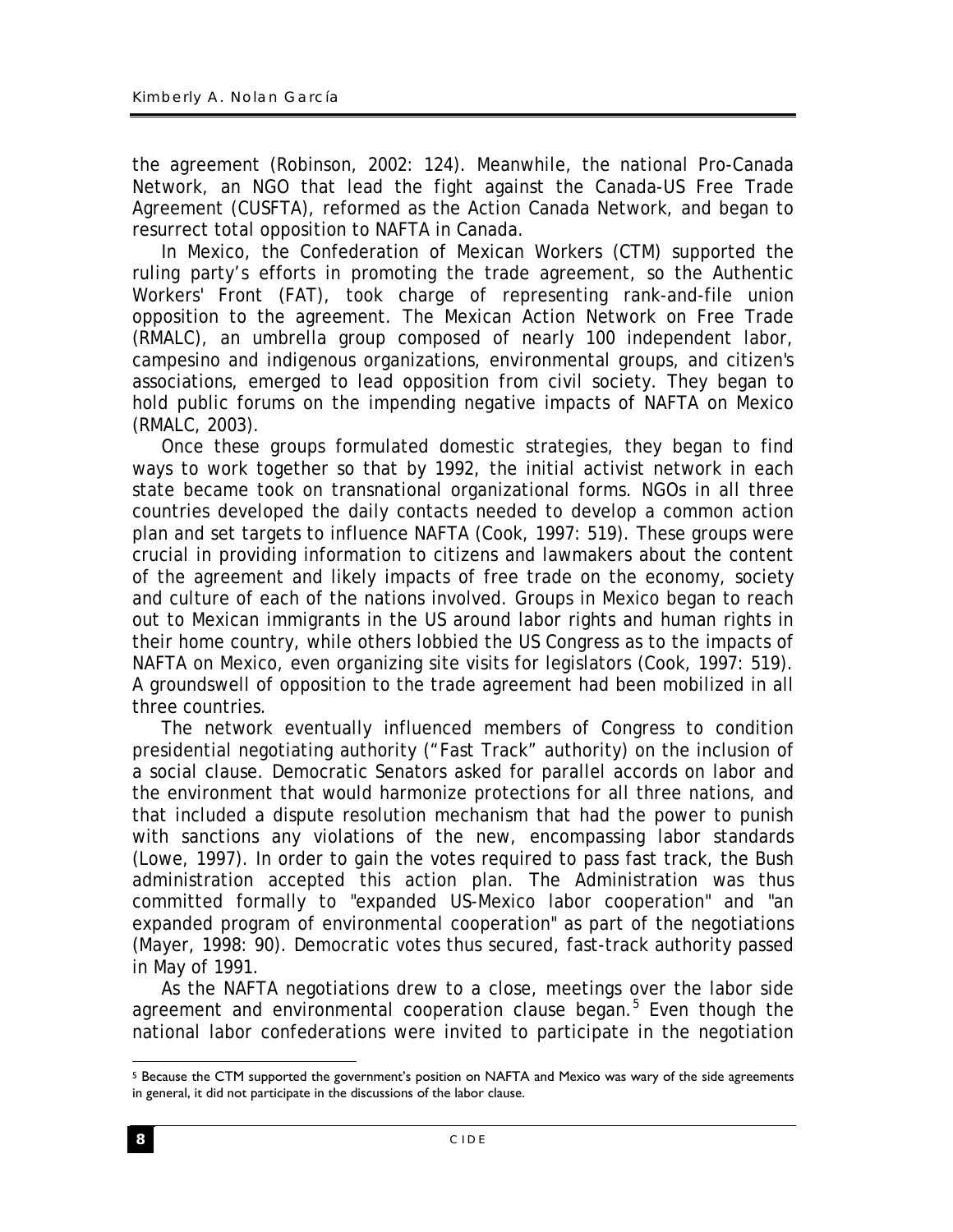process, the NAALC was less comprehensive than either US labor or the .<br>Congressional coalitions wanted.<sup>6</sup> Instead of developing new regional labor standards, the labor side agreement only obliges the three nations to "effectively enforce" their own national labor laws (Compa, 1997; ILRF, 1995). Critics saw the agreement as diluting domestic laws further by developing three categories of resolution for different issues. While trade sanctions were possible only in the cases of minimum wage, child labor and health and safety cases, violations of collective rights, such as the freedom of association and right to strike, were subject only to consultations (Compa, 1997; ILRF, 1995).

The transnational network that had formed to derail the passage of NAFTA found that the new dispute resolution process included in both side accords gave them a new focus on where to build upon the relationships they had forged during the anti-NAFTA campaigns.<sup>7</sup> Rather than dissipate the opposition, the passage of NAFTA instead reinvigorated the labor rights groups, as the new dispute resolution mechanism then provided a political opportunity to test whether the side accord would adequately enforce the labor rights principles included in the agreement (Kay, 2005; Stillerman, 2003). As such, they began to collaborate on ways to build and submit the cases that would test the resolve of the NAFTA panels in promoting labor rights protections in North America.

### *Labor Side Agreement Arbitration*

1

Under the labor arbitration process, any citizen or group can file a complaint with the National Administrative Office (NAO), the offices NAFTA established for each state to manage the arbitration process, regarding the target state's performance on labor law enforcement.<sup>8</sup> The NAO then determines whether they should review the complain further. If the US NAO choose to review the case, a public hearing is held involving interested parties that reviews the complaint, discusses the allegations within, and attempts to both corroborate worker's claims, and determine whether state's actions in the case were consistent with domestic labor laws. Finally, the NAO makes a public report on how issues raised in the case should be addressed.

NAO offices can suggest three types of redress. For health and safety violations, the full range of remedies is available, including Ministerial

<sup>6</sup> Hafner-Burton (2009) provides a convincing account of the political tradeoffs that were necessary to pass the agreement in the US, and how these compromises in turn weakened the content of the labor accord.

<sup>7</sup> There are a wealth of case studies that argue that the NAFTA experience served as a catalyst for creating or renovating cross-border union linkages that I cannot treat here for space limitations. For more, see Cook (1997), Compa (2001), Hathaway (2002), Kay (2005), Stillerman (2003), Babson (2002), Williams (1999 and 2003), and Juárez Núñez (2002).

<sup>8</sup> Graubart (2008) provides a full discussion of the institutions of the labor and environmental agreements and their enforcement mechanisms. The NAO in the US is now in charge of enforcing other labor clauses, and is called the OTAI (Office of Trade Agreement Implementation).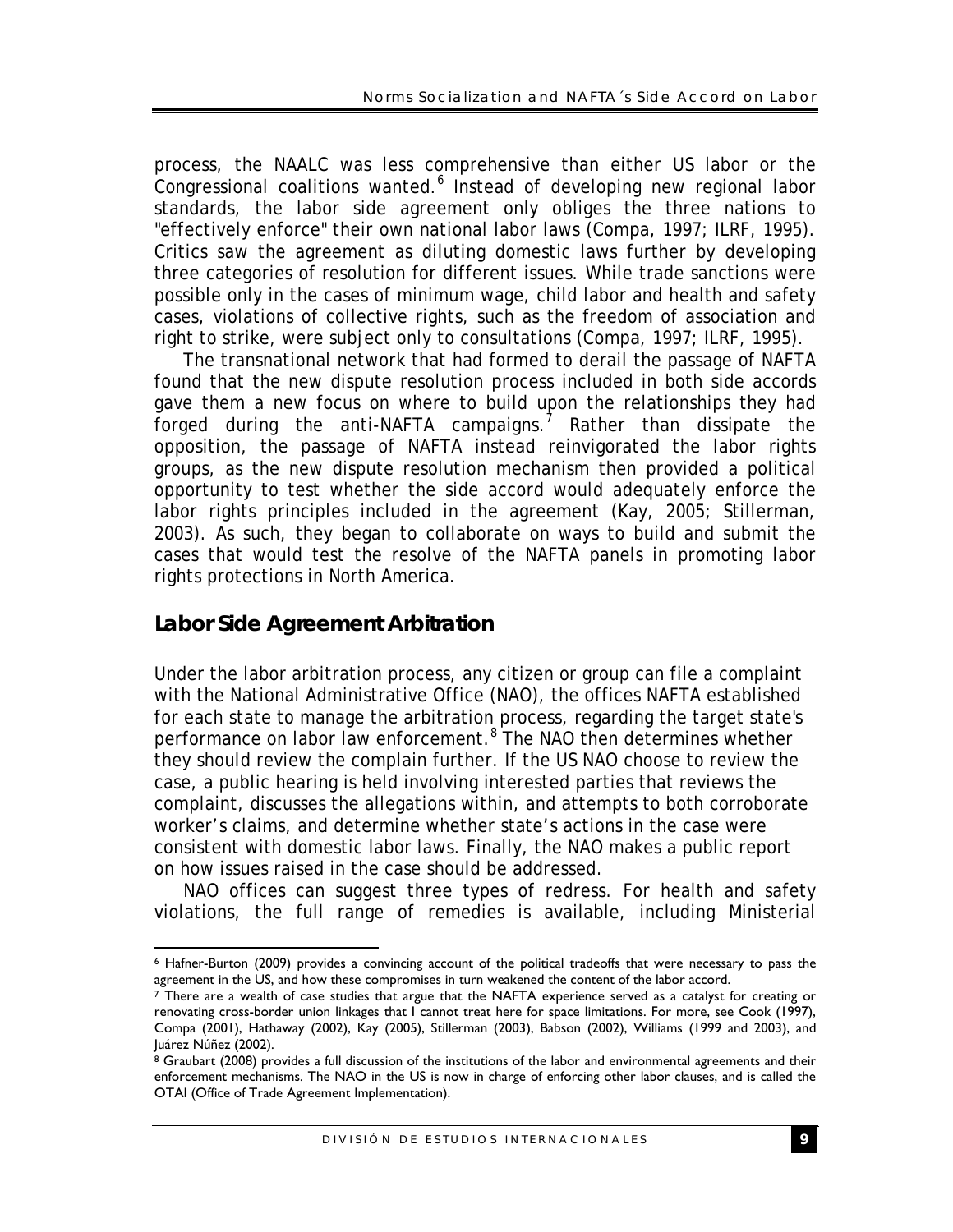Consultations, public outreach programs, and fines and trade sanctions.<sup>9</sup> Cases involving child labor, minimum wage disputes or health and safety violations are subject to dispute resolution, and if still unresolved, fines and trade sanctions (NAALC, 1993). Cases concerning "technical labor standards" such as forced labor, minimum employment standards, discrimination, workers' compensation, or protection of migrants are limited to consultation and expert evaluation (NAALC, 1993). Collective labor rights, including freedom of association, the right to organize, the right to strike, and collective bargaining are afforded the least redress- these cases are exempt from all but Ministerial Consultations.

Through 2009, 37 petitions listing labor code violations had been filed under the side agreement, mostly against Mexico, and mainly with the US NAO, and often by the same non-governmental organizations, labor rights advocates, human rights groups and labor unions that were at the forefront of the effort to derail the trade agreement. Table 1 presents descriptive information about the cases that were ultimately accepted for review by the tri-national labor arbitration boards. Of the 35 petitions where a ruling was issued on whether or not to review (two cases are pending), 25, or 71% of petitions filed were accepted for review. As the table illustrates, freedom of association emerged as a principal complaint registered in most of the NAO submissions (18 total), but especially among the cases filed against Mexico.<sup>10</sup> Eight petitions concern health and safety violations, either exclusively or as part of a range of issues. Six petitions cite the labor rights of migrant workers in the  $US<sup>11</sup>$ 

1

<sup>9</sup> Ministerial Consultations result in official pronouncements on how the case might be resolved, including trinational working groups and binding agreements. Under certain circumstances, Ministers can move to take a Ministerial Council Special Session for stronger resolution measures (NAALC, 1993).

<sup>&</sup>lt;sup>10</sup> Of the other submissions filed against Mexico, one dealt with pregnancy testing in the maquiladoras, another with the use of child labor, one addressed health and safety standards exclusively, one was resolved independently without review, and two submissions were declined for review by the NAO (US Department of Labor, n.d.)

<sup>11</sup> Three cases, the 1997 ITAPSA case, the 1998 INS case, and the 2003 Puebla case, were filed simultaneously in two NAO offices for two independent reviews, and these are included in this study as separate cases.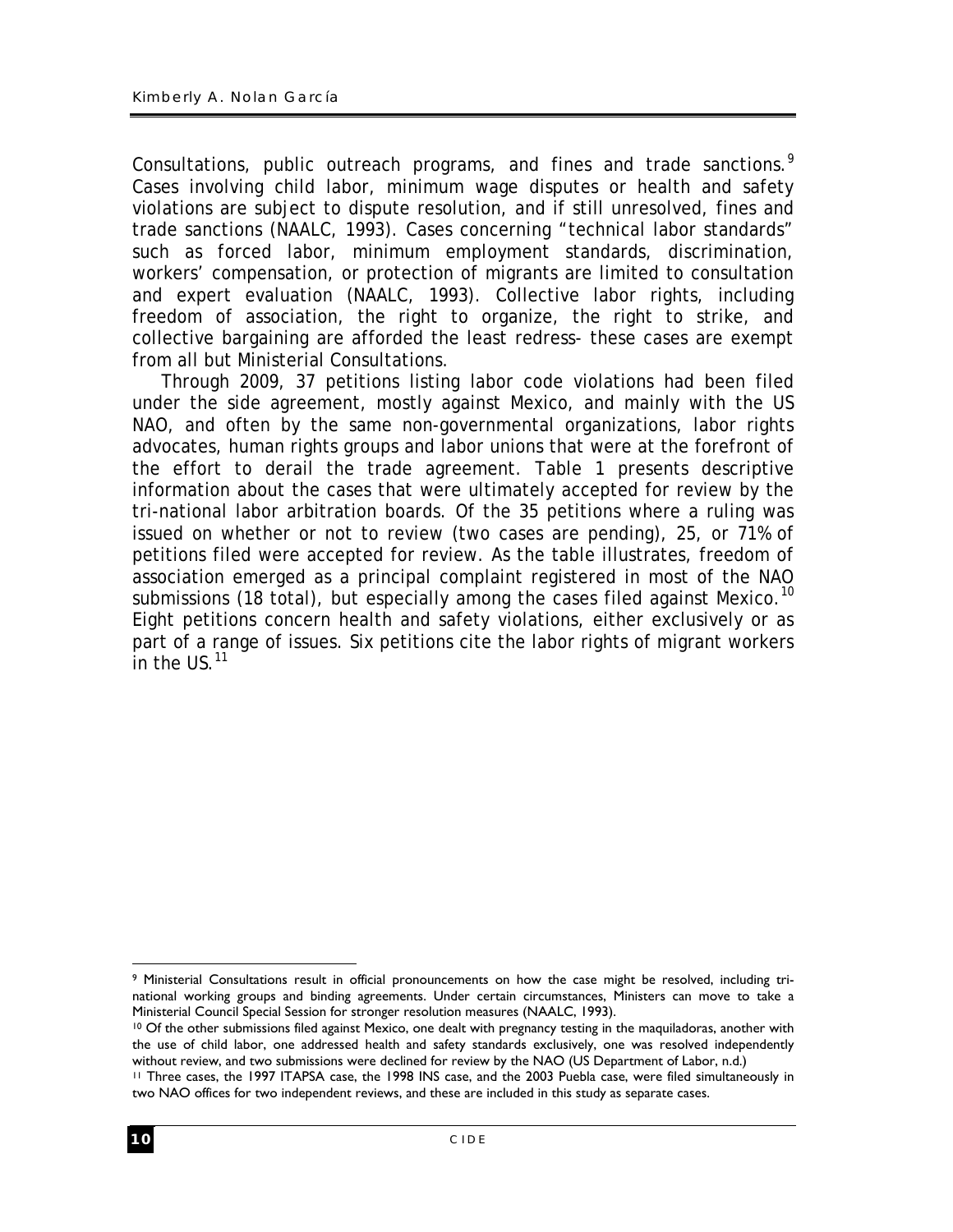| <b>CASE NAME</b>        | <b>YEAR</b> | <b>TARGET STATE</b> | LABOR ISSUES (#)                 |
|-------------------------|-------------|---------------------|----------------------------------|
| HONEYWELL/GE            | 1994        | <b>MEXICO</b>       |                                  |
| SONY                    | 1994        | <b>MEXICO</b>       |                                  |
| GE II                   | 1994        | <b>MEXICO</b>       | FREEDOM OF ASSOCIATION (6)       |
| SPRINT                  | 1995        | <b>USA</b>          |                                  |
| MAXI-SWITCH             | 1996        | <b>MEXICO</b>       |                                  |
| MC DONALD'S             | 1998        | CANADA              |                                  |
| GE <sub>1</sub>         | 1994        | <b>MEXICO</b>       |                                  |
| ITAPSA (USA)            | 1997        | <b>MEXICO</b>       |                                  |
| <b>HAN YOUNG I</b>      | 1997        | <b>MEXICO</b>       |                                  |
| <b>APPLE GROWERS</b>    | 1998        | <b>USA</b>          |                                  |
| SOLEC                   | 1998        | <b>USA</b>          | FREEDOM OF ASSOCIATION AND       |
| ITAPSA (CAN)            | 1998        | <b>MEXICO</b>       | HEALTH AND SAFETY (10)           |
| <b>TAESA</b>            | 1999        | <b>MEXICO</b>       |                                  |
| PUEBLA (USA)            | 2003        | <b>MEXICO</b>       |                                  |
| PUEBLA CAN              | 2003        | <b>MEXICO</b>       |                                  |
| <b>HIDALGO</b>          | 2005        | <b>MEXICO</b>       |                                  |
| DE COSTER EGG           | 1998        | <b>USA</b>          | FREEDOM OF ASSOCIATION AND       |
| <b>NORTH CAROLINA</b>   | 2003        | <b>USA</b>          | RIGHTS OF MIGRANT WORKERS<br>(2) |
| <b>SUTSP</b>            | 1996        | <b>MEXICO</b>       |                                  |
| <b>HAN YOUNG II</b>     | 1997        | <b>MEXICO</b>       | HEALTH AND SAFETY (3)            |
| <b>AUTO TRIM</b>        | 2000        | <b>MEXICO</b>       |                                  |
| YALE/INS (USA)          | 1998        | <b>USA</b>          | RIGHTS OF MIGRANT WORKERS        |
| <b>H2B VISA WORKERS</b> | 2005        | <b>USA</b>          | (2)                              |
| <b>NY STATE</b>         | 2001        | <b>USA</b>          | WORKERS' COMPENSATION (1)        |
| <b>GENDER</b>           | 1997        | <b>MEXICO</b>       | DISCRIMINATION (1)               |

#### **TABLE 1: NAALC CASES ACCEPTED FOR FORMAL NAO REVIEW, 1994-2009**

The concentration of cases around freedom of association issues reflects the political rivalry between independent unions and unions associated with the corporatist system in Mexico. Entrenched interests in limiting independent unionization among Mexico's labor elite may have increased in recent decades. The loss of economic resources to support political patronage after the economic crises of the late 1980s and early 1990s has contributed to the decline of PRI political dominance nationally (Shirk and Edmonds-Poli 2009). With fewer resources, the party is increasingly less able to provide material benefits and government subsidies to its clients, including corporatist unions.12 As political pluralism evolves, PRI unions are under increased pressure to play the historical role as a mass base for the party, loyal voter bloc, and supporter of government initiatives, but with fewer material and political resources nationally to offer in exchange for party loyalty. The CTM

<sup>1</sup> <sup>12</sup> While the CTM was still able to maintain political representation (Murillo, 2001), the declining electoral fortunes of the PRI over time means even that channel of power is in jeopardy. Whereas in the 1970s and 1980s the CTM held around 90 of the seats awarded to the PRI, by 2000 they never held more than 19 (Shirk and Edmonds-Poli, 2009).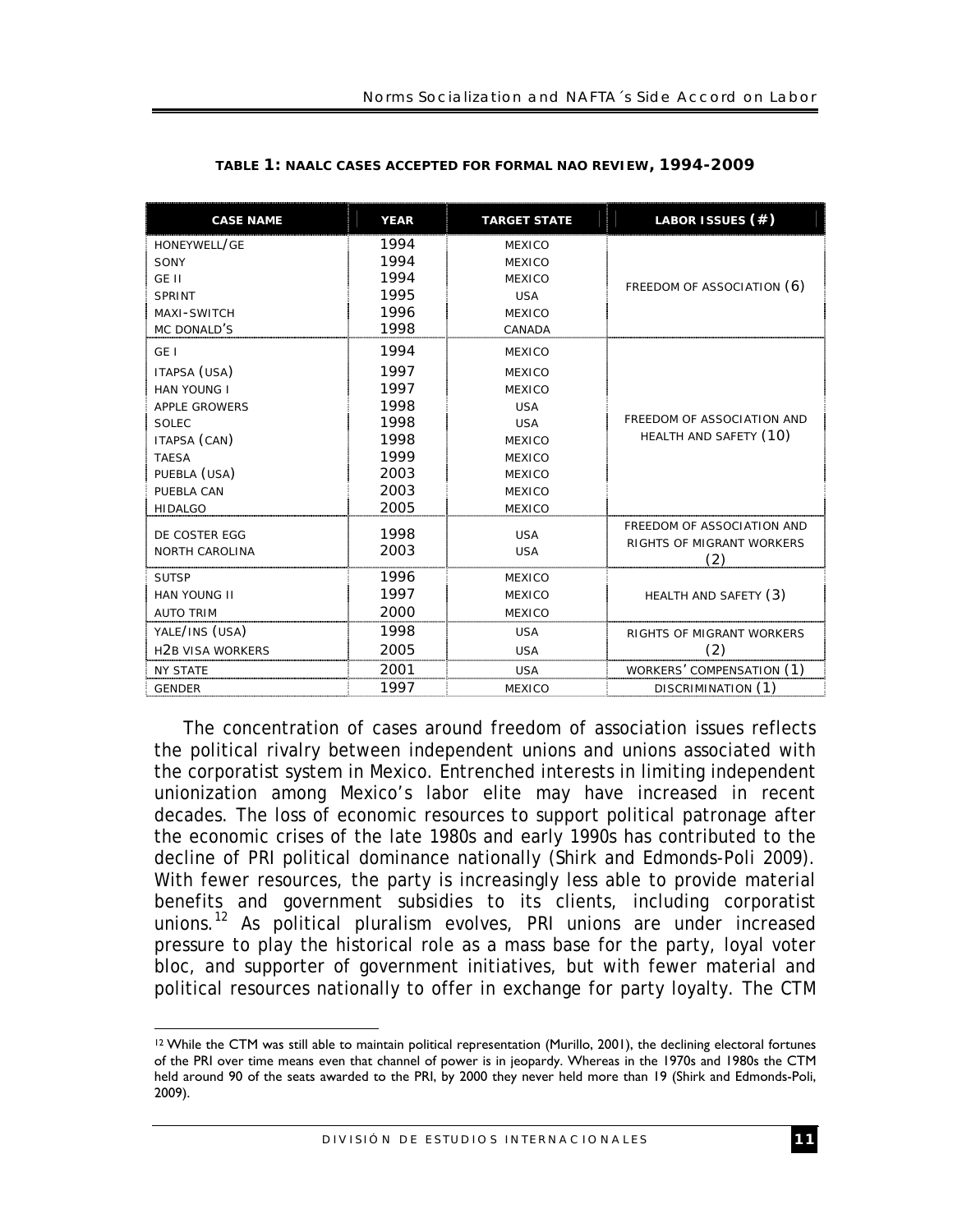unions are thus unwilling to allow independent unions to gain ground in areas where they maintain monolithic control over contracts, partly to maintain what remains of the political base of party power locally, but also to maintain the party's fortunes more broadly.

In these cases, violation of the right to association in Mexico most often stems from disputes over union registration procedures. The best tool at the state's disposal for limiting independent unionization is control over the administration of the local labor boards that regulate the labor relations system.<sup>13</sup> As tri-partite structures, the state labor board is composed of three members, including a Government representative that serves as the President, a representative from the business sector, and a representative from organized labor, each appointed by the Governor (Curtis and Gutiérrez, 1994). The labor representative is nearly always chosen from the ranks of the most influential union confederation, which in the Mexican context almost always results in union representation from the corporatist ranks. This arrangement can have two effects. First, with government directly influencing the selection the three representatives to the boards, executive branch interests can potentially guide the outcomes of board arbitration (Sanner Ruhnke, 1995). Second, the selection of the union representative generates conflicts of interest at the board. Given the historical ties between labor and the PRI, political conditions are generally unfavorable for independent unions seeking resolution at the board, allowing the government to maintain control over unions in the state. Workers organizing for union representation outside of the corporatist system are often thwarted by state agents at the local labor board, who at times have colluded with management to deny unions registration as legal entities.

# *Mexico's response in the NAALC*

The Mexican authorities often responded to the charges of freedom of association violations through the channels presented by the NAALC process. The governments of the United States and Mexico, and sometimes Canada, have at times agreed to detailed action plans to discuss the labor issues that underline the cases that come through the NAALC process. To date, Ministers of Labor have signed seven Ministerial Agreements that commit them to cooperative activities to educate the public or each other about the technical aspects of labor rights regulation and enforcement in each state. Since 1995, the governments of Mexico and the United States have signed agreements reiterating their commitment to freedom of association, first as part of the

<sup>1</sup> <sup>13</sup> The jurisdiction of the labor board system is divided between State and Federal level boards according to industrial sector (Curtis and Gutierrez Kirchner, 1994). At the state level, there are also conciliation boards that serve as mediators only, and Special Boards for claims around specific industries, such as for construction workers' claims.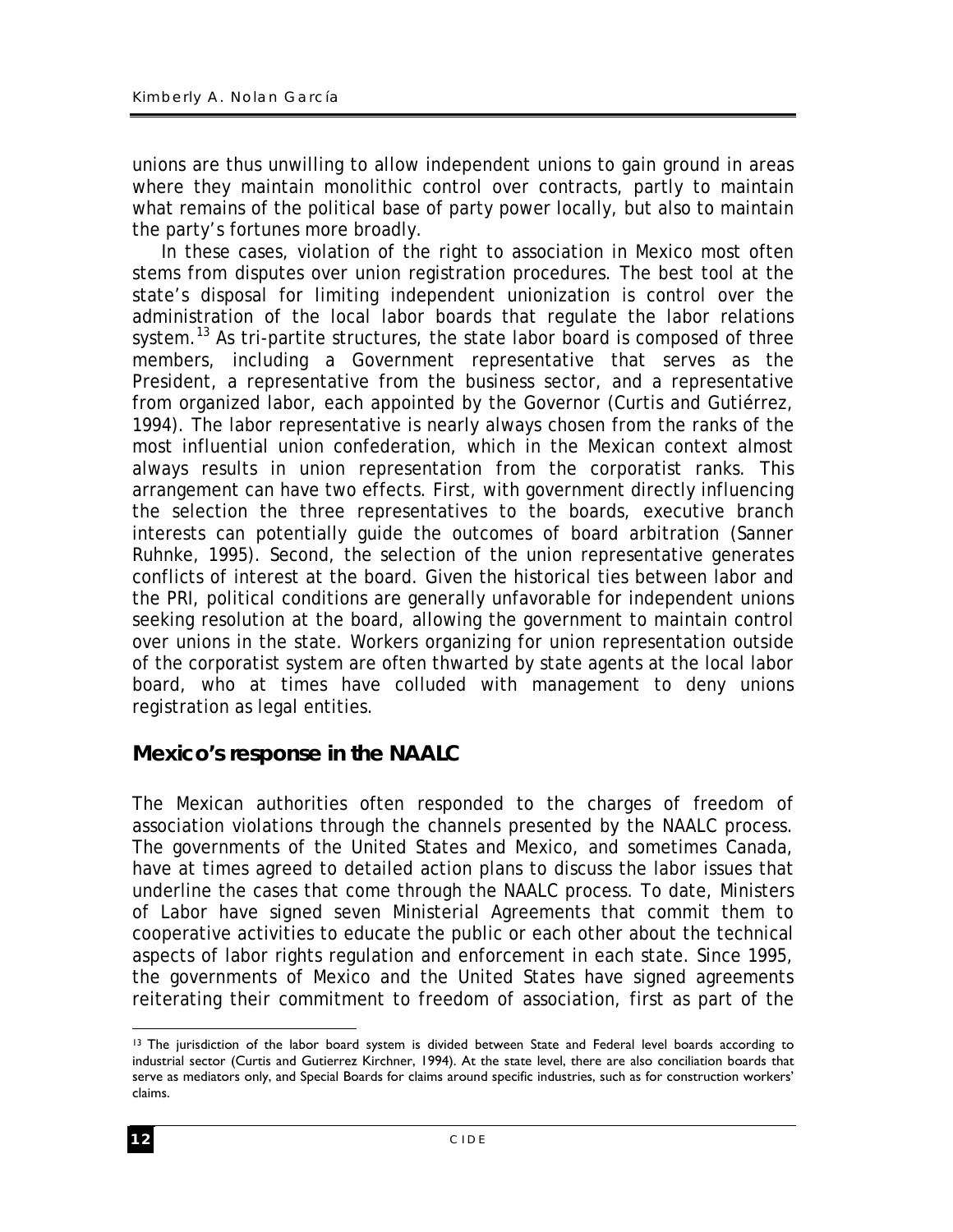resolution of the Sony case, then again in 1996 for the Sprint case, in 1997 for the SUTSP case, and most recently in 2000 for the ITAPSA and Han Young cases.

Once the NAALC process exposed the harassment of independent unionists at the hand of government officials, the Mexican government did become more responsive to the pressure to democratize union politics. The 1997 ITAPSA case provides an example. Through the course of the NAALC petitions on freedom of association in Mexico, time and again petitions reveal that union rivalries have been exacerbated by the use of protection contracts. ITAPSA was another such case that featured the difficulties of registering an independent union in Mexico. Eventually signed by 65 groups in the US, Mexico and Canada (by far the greatest number of sponsors for any case) the ITAPSA petitions were filed in both the US and Canada. Though the case formally ended in Ministerial Consultations (as is the limit for freedom of association cases), as part of the resolution of the case, Mexico signed a Ministerial Agreement in which it agreed to promote the public registry of collective contracts. In turn, the Mexican Labor Ministry (STPS) then developed two websites for the contract registry. One allows the public access to union registration documents.<sup>14</sup> The other is a searchable database of collective contracts with information on who holds bargaining rights within individual factories, and in some cases, with access to copies of the registration paperwork and organizational statutes.<sup>15</sup>

Sometimes, the Mexican authorities also went beyond the mandate of the NAALC process to respond to the violations. Officials at times mandated new union elections, or recognized opposition victories even before NAO hearings were complete and pronouncements were handed down (Compa, 2001). The Maxi-Switch case is one example. Workers who tried to form an independent union were denied legal registration at the labor board. When the case went to the NAALC and a public hearing was mandated, the Mexican Government intervened to settle the complaint, awarding registration to the independent union to avoid holding the hearing (U.S. Department of Labor, 1997). On April 16, two days before the hearing was to take place in Washington, the US NAO approved the request to withdraw the petition, as the labor dispute had "ended favorably" with the recognition of the independent union (Borderlines 1997).

Han Young provides another example. After the local labor board in Tijuana refused to certify the results of an election where an independent union won enough votes to take control of the collective contract and spearhead contract negotiations, the Attorney General's office intervened, issuing writs of *amparo* to suspend the board's ruling (Williams, 2003). This prompted the union and its supporters to file a NAALC case on freedom of

<sup>1</sup> 14 http://registrodeasociaciones.stps.gob.mx/regaso/consultaregasociaciones.asp. Accessed March 1, 2010.

<sup>15</sup> http://contratoscolectivos.stps.gob.mx/RegAso/legal\_contratos.asp. Accessed March 1, 2010.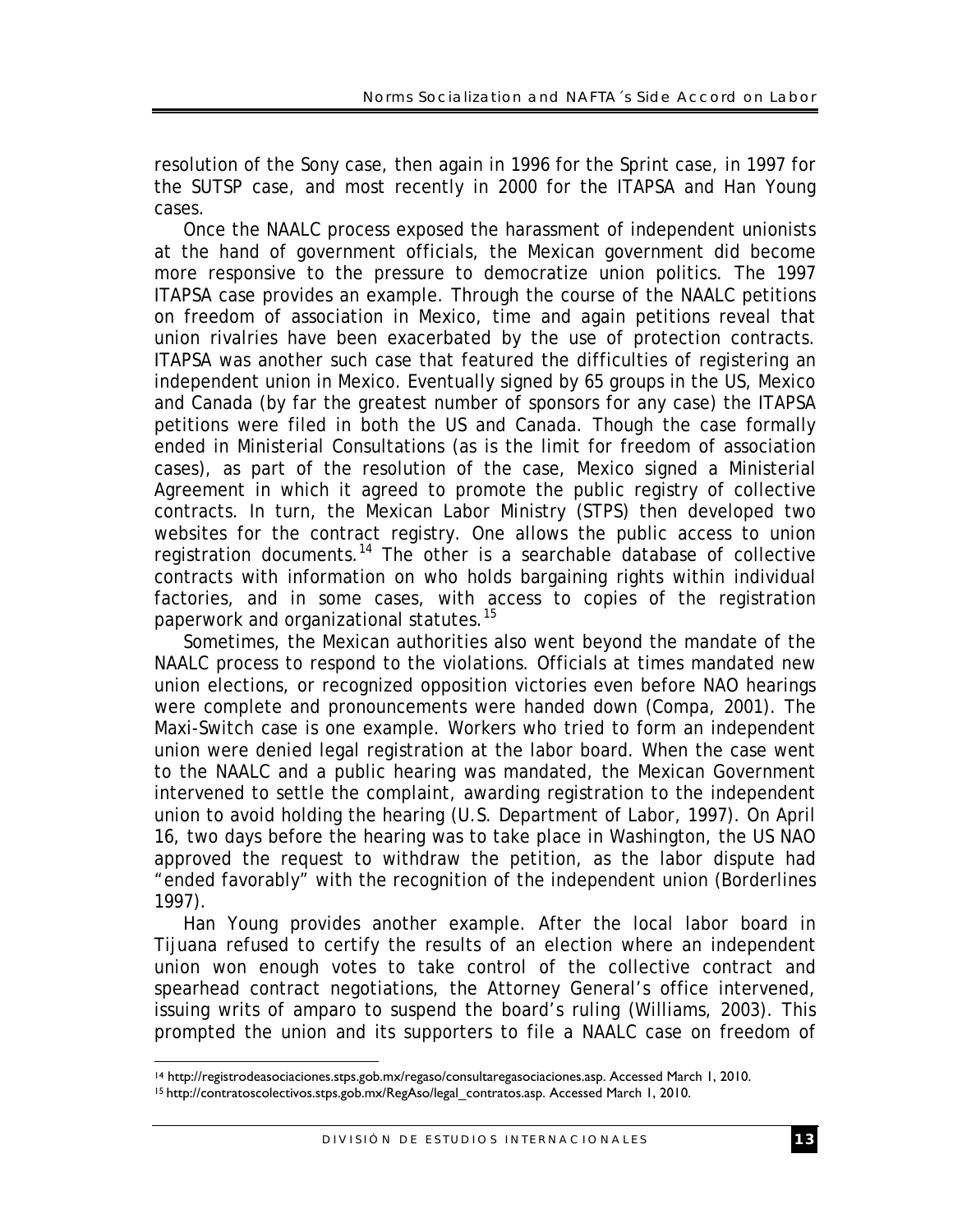association, which was accepted for review in late 1997. At that point, the federal government pressured the local board to negotiate with the union, Han Young management and the representatives of the rival CROC union to mediate a settlement, which included a revocation of the NAALC case in exchange for official recognition of the dissident union, and side payments to the leadership of the CROC (U.S. Department of Labor, 1997).

These cases are extraordinary in that they feature resolutions that are not representative of the NAALC cases on the whole —which more often end in Ministerial Consultations that go no further. However, these resolutions are significant in that they show that the Mexican authorities were not just responsive to the resolutions mandated by the NAALC process, but also made arrangements to resolve cases outside of the official channels. This is especially interesting because under the side agreement, freedom of association cases have the fewest avenues for redress. Case resolution for freedom of association issues is limited to Ministerial Consultations, yet it is these cases that often had the most dramatic resolutions outside of the NAALC institutional structure.

# *Has Mexico institutionalized norms socialization?*

If Mexico is moving towards giving labor rights norms prescriptive status, as predicted by the model, how do we know when norms might be institutionalized, or whether these deeper reforms are not still an instrumental response to ongoing transnational pressures? The process of filing cases, and the formal channels by which cases are scrutinized in public forums, have thrown the problems of violation of freedom of association in Mexico into high relief. As such, the Mexican government, through the conduct of local labor board representatives, has been implicated in thwarting independent unionization in a number of NAALC cases. While Mexico went to great pains to project a sanitized image during the negotiation of NAFTA to influence public opinion of Mexico in the United States, the government was seen as actively attempting to derail democratic tendencies within the Mexican labor movement in the cases that were brought forward.

As such, transnational advocates used the NAALC process to complicate Mexico's efforts to create the image of an emerging liberal democracy. If the states most susceptible to transnational persuasion are the newly democratic states and those in transition, as these states are the most eager to establish democratic legitimacy in the international system (Keck and Sikkink, 1998: 8), the discussion suggests that Mexico would be especially susceptible to moral pressure for change on labor rights practices given its demonstrated interest in creating and maintaining a democratic image during the late 1990s through changes in human rights policy (Covarrubias Velasco, 1999; Alejandre, 1995; Negrín, 2008). This disjuncture between actions and discourse drew Mexico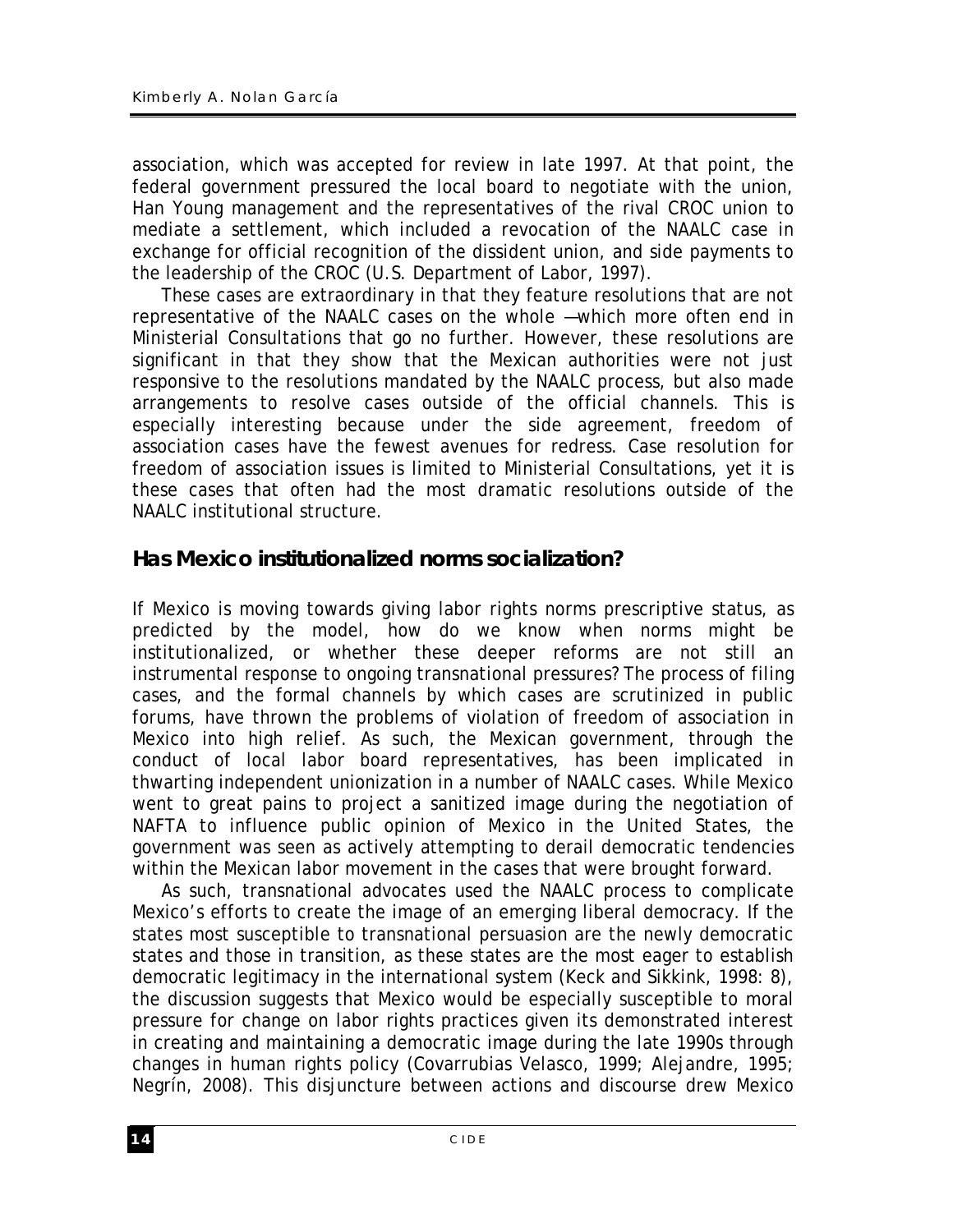officials into a dialogue about labor rights enforcement through their participation in the NAALC. Further, filing a case conferred legitimacy on local Mexican groups, because when they were backed by transnational advocates, they became more important actors within Mexico (Kay, 2005; Graubart, 2008). As such, the Mexican government could no longer ignore the efforts by domestic groups to gain their attention and discuss these issues (Graubart, 2008; Hertel, 2006a). Because local advocates were now legitimated by the NAO as having important complaints, they become important actors in policy process.

This process in turn shifted the political dynamics within Mexico so that independent unions and their supporters gained access to policymakers, and were able to better lobby for reform. Once advocates gained an opening into that dialogue from within Mexico, they were then able to use the NAALC process to compel the Mexican government to explain the inability of the labor board system to provide impartial decisions, and answer for their acquiescence to violations of the right to freedom of association, effectively pushing the government to address labor rights issues (Graubart, 2008).

For example, the promise by the Mexican Minister of Labor to promote the public union registry in an NAO Joint Declaration changed the debate on labor reform in Mexico in ways that favored the independent labor movement (Graubart, 2008). Whereas discussion of labor reform had always previously been an internal matter conducted among the STPS policy elites, the CTM, and the Mexican business peak association Coparmex, now the UNT was invited to participate in the policy discussions (Zapata, 2006; Graubart, 2008).<sup>16</sup> Citing the 1997 Joint Declaration and Mexico's stated intention to promote the secret ballot, labor lawyers were able to extract a commitment from the government to include freedom of association in any policy agenda around labor reform (Graubart, 2008).

As these political dynamics unfolded domestically and over time, local labor advocates were able to contribute to policy dialogue and lobby for important reforms even after the NAALC review process had ended. That Mexico undertook additional reforms outside of the NAALC mandates also suggest that Mexico has at least begun to institutionalize labor rights norms and their prescriptions. For example, the health and safety regulations were streamlined and modernized in 1998 (U.S. Department of State, 1999). The Mexican government created "special issues offices" under the labor secretariat to investigate child labor, women in the workforce, and the needs of disabled workers in 1998 (U.S. Department of State, 1999). A separate office for equality and gender issues was created in 1999 (U.S. Department of State, 2000). Further, the Federal Labor Board in Mexico City started to employ secret ballots consistently by 2002 (Hathaway, 2002a), and there is

<sup>&</sup>lt;u>.</u> 16 Interview, the Mexican NAO, Mexico City, Mexico, July 16, 2006.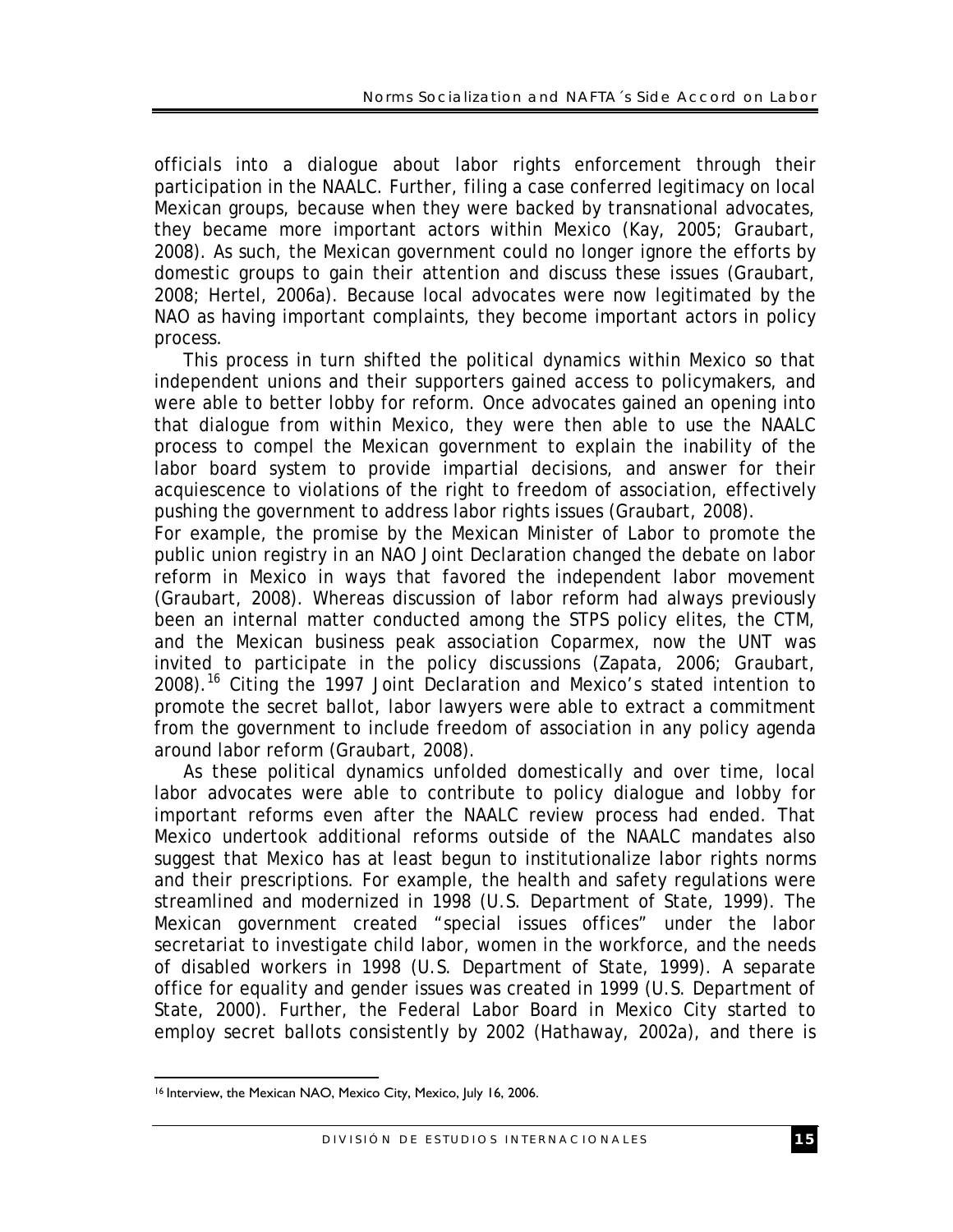some evidence to suggest that local labor boards are allowing the use of the secret ballot more readily (Maquila Solidarity Network, 2002).

Can these resolution patterns be explained as evidence of Mexico's evolving norms socialization? In a few cases, Mexico's experience with the NAFTA side labor accord precipitated pressure on Mexico "from above" that complemented domestic calls for labor reform, and that the resulting interaction through the NAALC process promoted institutional changes in labor regulation within Mexico. However, the spiral model tells us that these changes may reflect norm adoption and Mexico's newfound acceptance of labor rights norms, or may only represent attempts to deflect criticism, and that in turn, labor rights enforcement in Mexico will not have improved in any meaningful way. However, some evidence suggests that Mexico's response to the charges levied in the case filings reflects norms acceptance, not merely an instrumental response to international criticism. One way to measure the process of norms socialization independently from the model prescriptions is to identify if the actions that signal norms adherence in the international arena are met with improvements domestically**.** If Mexico is internalizing labor rights norms, these effects would be shown most likely in attempts to address enforcement issues, the area where Mexico was most vulnerable to international criticism, and where Mexico most needed to improve its labor rights record.<sup>17</sup>

In fact, since the NAALC process began, Mexico has made important improvements in improving labor rights enforcement. For example, Mexico has increased the availability of resources for inspection continuously since NAFTA. Though detailed budget information is not available prior to 2000, Franco Hijuelos (2001: 321) notes that from 1993 to 1996, the inspection budget increased by 250%. Further, a new emphasis on the importance of inspection is reflected in the increase from 2000 to 2001, when funding assigned to the General Directive of Federal Inspection department increased 10 fold, and remained at that level through 2009.<sup>18</sup> With the increase in the budget occurred a parallel increase in inspection capacity. Though there were nearly a third fewer inspectors after a departmental reorganization in 2000/ 2001, 3023 more workplaces were inspected in 2001 than in 2000 (Secretaría de Trabajo y Previsión Social, 2007a). What is interesting is that this trend continued for most of the 2000s, where ever fewer inspectors visited more factories each year. Third, the number of inspector positions authorized by the federal government also increased. At the end of 2007, an additional 100 inspectors were authorized for the Directorate, and in 2009, the number of inspector positions authorized increased again to a total of 349 (Secretaría de Trabajo y Previsión Social, 2009). By the first quarter of 2009, 15,432 workplaces had been inspected, an increase of 58% for the same period in

<sup>1</sup> 17 Interview, Mexican NAO, July 2006.

<sup>18</sup> Author estimation derived from Mexican federal budget data, on file.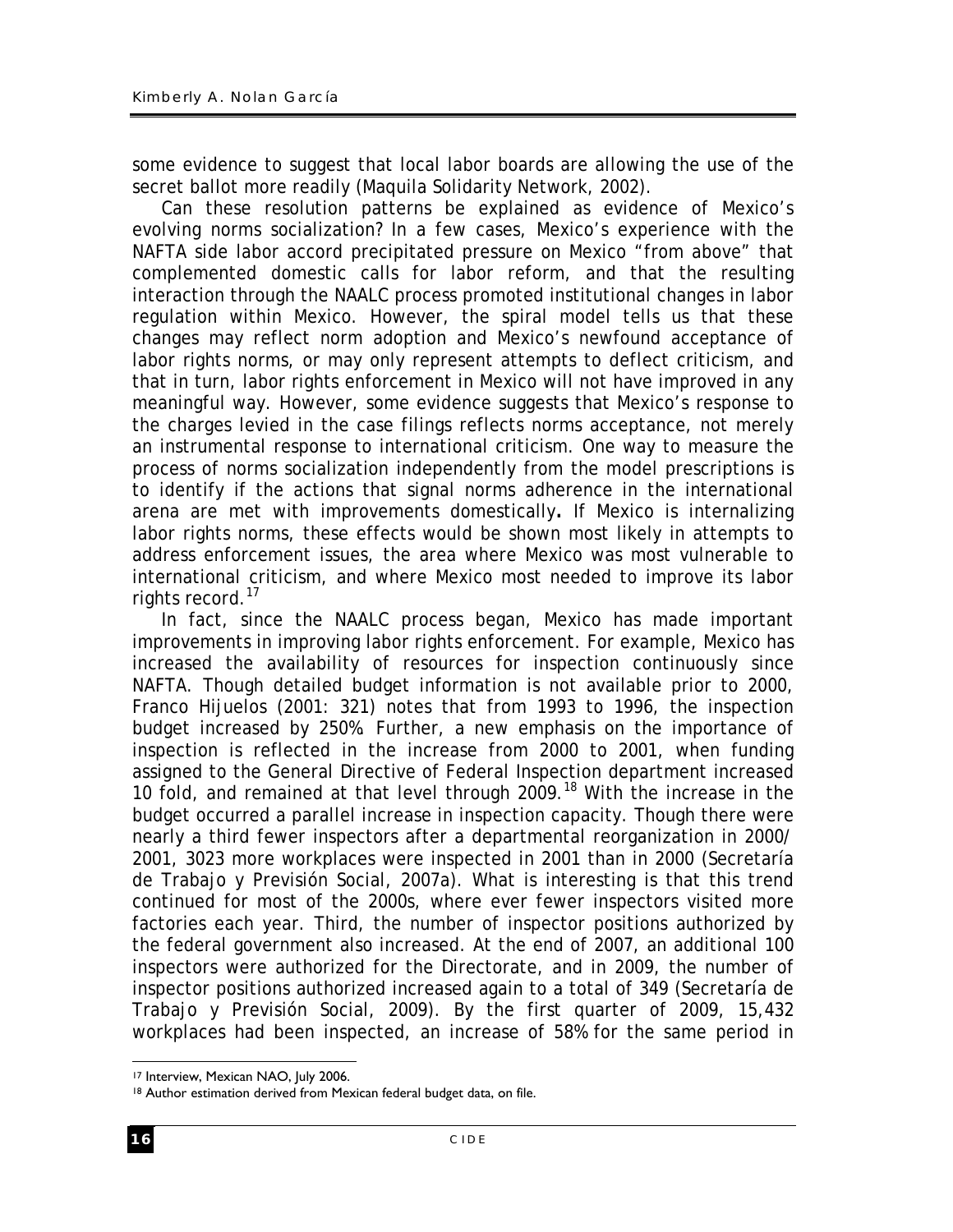2008 (Secretaría de Trabajo y Previsión Social, 2007a). While Mexico's inspection capacity remains low compared to other Latin American states (Secretaria de Trabajo y Prevision Social 2007b), these data lend evidence to the assertion that Mexico's is actively increasing its workplace inspection capacity.

There have been additional improvements in other areas as well. Eleven additional labor arbitration boards were opened in 1998, to foment greater citizen access to labor tribunals (U.S. Department of State, 1999). Though obviously the labor board system is evidently part of the problem of securing collective rights, most of the responsibility of the labor board in practice is to mediate disputes between workers and management over individual rights, such as wage disputes and illegal firings. For this reason, increased access to the labor board system is seen here as a positive measure. This data gives support to the idea that since NAFTA has come into play, Mexico has made some effort to demonstrate respect for labor rights by increasing its domestic capacity to promote labor policies and practices that protect such rights. That these efforts have supplemented the improvements undertaken by Mexico within the context of the NAALC agreement, yet go beyond those commitments, and have occurred at the domestic level in ways independent from transnational pressures, also suggests that Mexico's attempts to improve its labor rights record indicates that Mexico is indeed acceding to labor rights socialization.

### *Assessment of the Spiral Model and the Mexican Case*

How well does the spiral model account for improvements in labor rights enforcement in Mexico?

#### *Network Emergence*

The mechanism by which the actors begin to interact in the spiral model —by actors from within the targeted state, under the context of repression— may accurately identify how transnational partnerships begin in human rights cases, but they ultimately fail to describe cross-border organization for labor rights issues. According to the model, we should expect that some event pulls advocacy groups and domestic opposition together to work towards changing states' behavior. Though the authors specify that it is within the context of repression by which advocates draw attention to a state, but the Mexican case shows that this is not the only path by which transnational advocacy networks form. The interaction may also be set in motion when transnational advocacy networks search out a situation with which to press or illustrate their own political or social agenda, finding allies within a country without any major initiative taken by social actors within the violating country.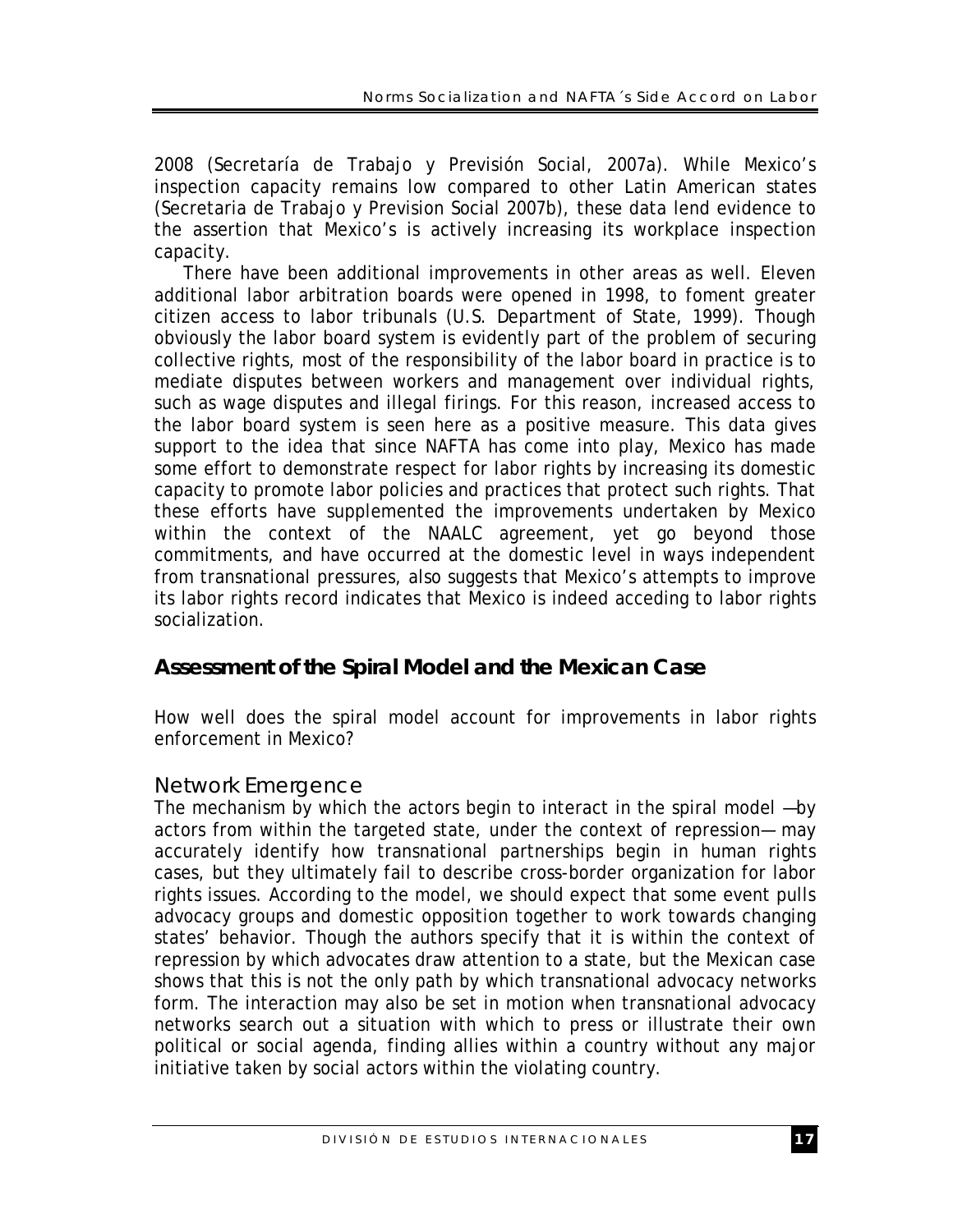The act that precipitates transnational advocacy in this story is the announcement of the trade accord. Once the three nations announced their plans to negotiate an agreement, US activists and their counterparts in Canada and Mexico mobilized, and then later combined forces to attempt to influence the course of debate. The transnational advocacy network that eventually became active in Mexico did not focus on Mexico due to outreach by Mexican critics of NAFTA so much as labor, human rights, environmental groups and others in the US took advantage of the historical political opportunity NAFTA provided to press a political agenda (Stillerman, 2003).

This pattern is not new to transnational advocacy networks, to labor rights, or to Mexico. For example, some scholars have documented how an international human rights network was focused on Mexico in the late 1980s, but were able to only after Mexico became more open to third country involvement in its internal affairs (Sikkink, 1993; Anaya, 2009). In effect, transnational human rights advocacy groups chose to focus their efforts on Mexico when an opportunity to do so arose.<sup>1</sup>

The NAFTA negotiation over the side agreements underlines that transnational advocacy groups chose to focus on Mexico to press their agendas only after US labor opened up the possibility for a link to non-trade issues. This suggests that the primary causal mechanism of transnational involvement might be reversed for labor rights: actors within the US approached Mexican NAFTA critics only after the fast track initiative was passed in the US and opposition to NAFTA became more widespread in all three countries. Political opportunities for advocate network involvement in Mexico came from US overtures, not from Mexican unionists reaching out to American or Canadian allies. Therefore, the starting point of the model might be less rigidly specified to include other forms of interaction between domestic groups and transnational advocates, and downplay of the presence of repression, since it is this convergence —however precipitated— that brings all actors into the model.

Also, the context of repression described by the spiral model is different in this first stage for the labor rights context. Although ongoing state interference in union registration procedures has been endemic in Mexico, the level of political repression of unionists is generally lower in Mexico than in other states in the region, and the level of labor rights violation is also significantly lower than the level of human rights violations. Simply put, repression is not a major factor in this labor story, either in the transnational network or in the case filings. The repressive context in particular is specified to fit with the human rights framework that the model claims to explain. In the Mexican case it is not clear that repression is a necessary condition to set

<sup>1</sup> 19 Other prominent examples include the Kimi campaign in Honduras and the tactics of the National Labor Campaign's name-and-shame techniques that were the hallmark of the anti-sweat shop campaigns of the early 1990s. See Armbruster-Sandoval (2003) for the Honduran case, and Ross (1997) for some NLC cases.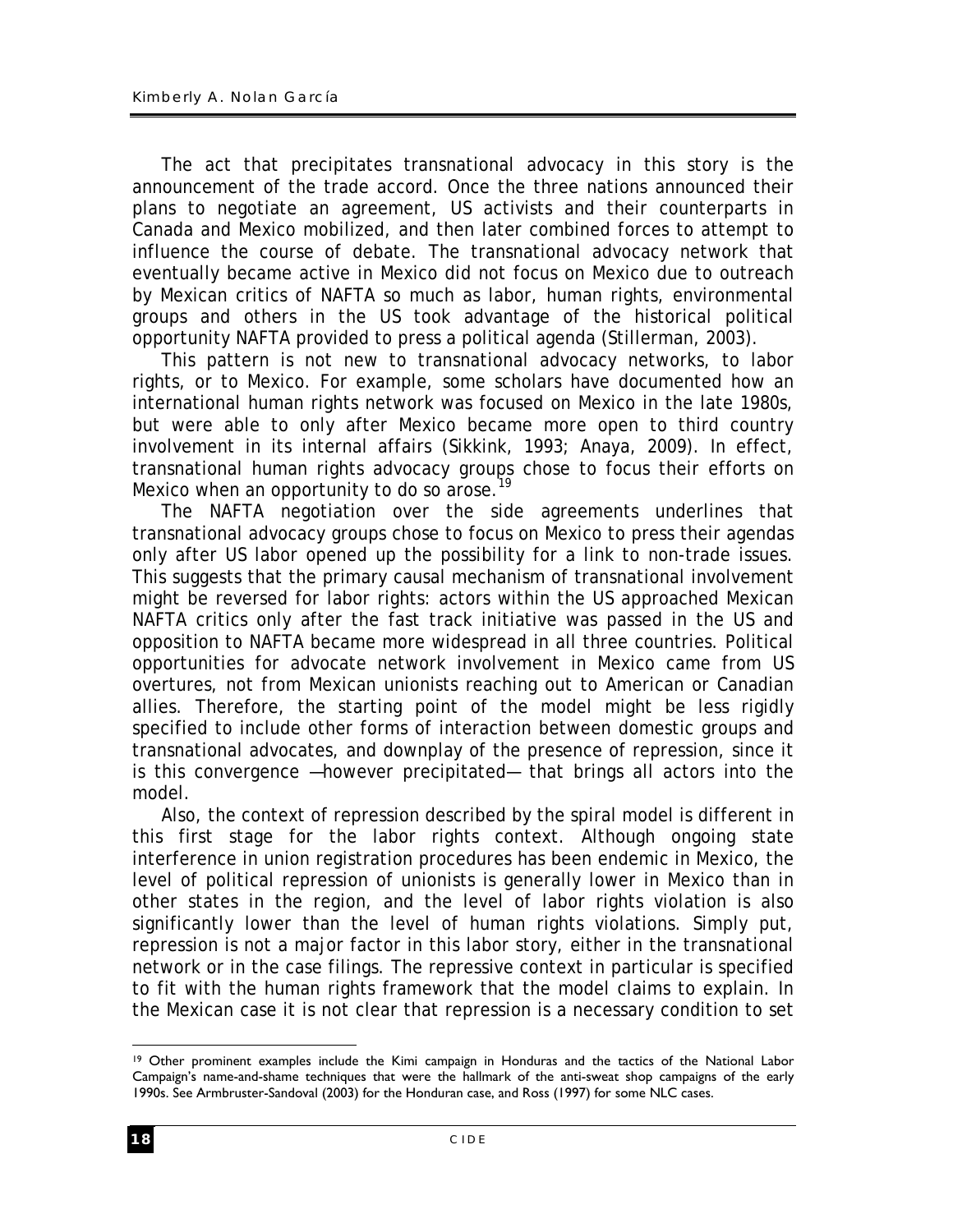the socialization process in motion, even if the Mexican experience shows the same initial interaction between domestic groups, international groups and transnational actors that are at the heart of the model. Though extreme violation of workers rights could include repressive periods, in other area issues such as environmental rights, anti-fascism, or women's rights, political repression may be largely absent, yet the process of norms diffusion may be similar (True and Mintrom, 2001; Checkel, 1999; Keck and Sikkink, 1998).

In sum, the events that precipitated transnational advocacy around labor rights in the NAFTA case were created early by US groups, not within Mexico, and not due to especially repressive acts, but simply when a political opportunity to become involved in Mexico presented itself to such networks. As such, the emergence of transnational advocacy in Mexico around labor issues does not follow the predictions of the spiral model here.

#### *Transnational Pressures*

After the transnational networks formed, they mobilized against NAFTA in part by criticizing Mexican labor practices and lack of respect for the rule of law so as to question in the US as to whether Mexico should be rewarded for poor democratic performance with a trade deal. According to the model, states react to transnational pressure first by denying the charges and international interference in its domestic affairs. However, as the network built its case against Mexico's labor rights record, the Salinas government did not deny that enforcement of Mexican labor law needed to improve. Nor did Mexico reject that the transnational advocates pushing these issues had overstepped national sovereignty, as the second stage of the model would predict. Rather, the Mexican government was responsive to the claims made by such groups, and began to make reforms in order to address these concerns. For example, Salinas answered concerns from the US on Mexico's weak environmental statutes by revising environmental legislation and taking on "strongly visible measures" to address recurring violations (Cook, 1997: 521). Concerns about drug trafficking, corruption and human rights violations were answered with a purge of the judicial police, increased drug interdiction efforts, and the appointment of a human rights advocate to the office of Attorney General (Cook, 1997: 521).

The fact that Mexico never denied abuses, but took the opportunity to change some of those practices doesn't concern the authors, who claim that as long as a mobilization phase takes place, government responses to transnational pressure can vary.20 Therefore, in contrast to the model, which predicts a denial stage, Mexico in effect moved directly to signaling its commitment to working with the US and Canada on the trade agreement by becoming "uncharacteristically responsive" to the suggestions made by its

<sup>&</sup>lt;u>.</u> 20 Other states had also skipped denial stages, including Chile and Tunisia.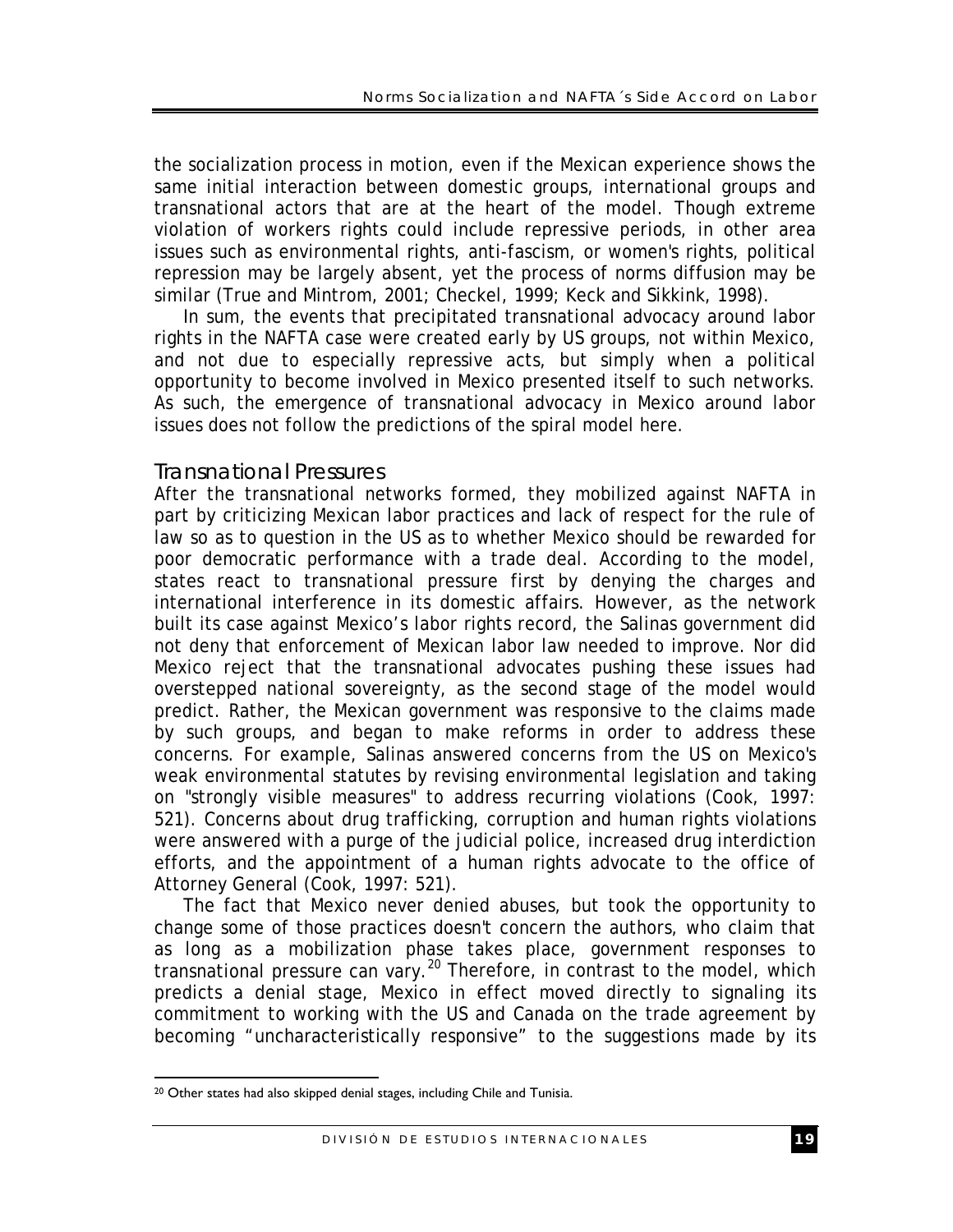critics in those countries (Cook, 1997: 520).The authors note that variance in state response is most important in conditioning whether or not full mobilization of the transnational action network and domestic opposition group then ensues (Risse, Ropp and Sikkink, 1999: 243). If this mobilization occurs and pushes the state towards the third stage, whether the state denied the charges or responded to them positively may only condition the extent to which states then adopt norms, but it is essentially less relevant to the model.

However, the path dependence of the model makes this explanation theoretically unsatisfying. On one hand, the authors note that in talking about the abuses, states are then are pushed into making reforms to deflect further criticism, pushing the socialization process into motion (Risse, Ropp and Sikkink, 1998). On the other, the authors essentially allow for alternative paths to norms socialization where discourse matters less in persuading states to accept norms, but the effects are similar. If both paths are relevant, the model should relax the assumption that it is path dependent, and allow for multiple causality to explain when states may move further along in the socialization process.

#### *Norms Socialization*

Though the Mexican case does not accurately reflect the initial stages, Mexico more closely follows the model in stages three and four. The Salinas and Zedillo administrations did begin to make some cosmetic reforms. In negotiating NAFTA, Mexico used these reforms to signal their willingness to resolve some superficial problems**,** but never attempted the full scale weeding out of political corruption that allowed some of these problems to emerge. The fact that labor rights were excluded from these early reforms is telling in that entrenched interests within organized labor opposed any largescale labor reforms, as they had in previous years (Zapata, 2006).

Fundamental labor rights are written into federal labor law, and Mexico has signed most of the fundamental ILO labor rights conventions, but enforcement is perennially weak in Mexico. The NAALC process provided a potential second, enforceable layer of labor rights commitment in Mexico. Transnational networks used the arbitration process as a potential area for leverage, and they used it to pressure Mexico into norms compliance. Because Mexico became more sensitive to its reputation once it signed the trade agreement, the work of transnational actors was somewhat effective in promoting political change.

According to the spiral model, it is engaging in dialogue with normsviolating states that pushes those states from the denial stage to the reform stage along the process of norms socialization. Here too, what was formerly pressure on Mexico from NGOs and domestic stakeholders (Brysk's "pressure from below") is supplemented through the NAALC process with additional pressure by Mexico's trading partners ("pressure from above"). In turn, this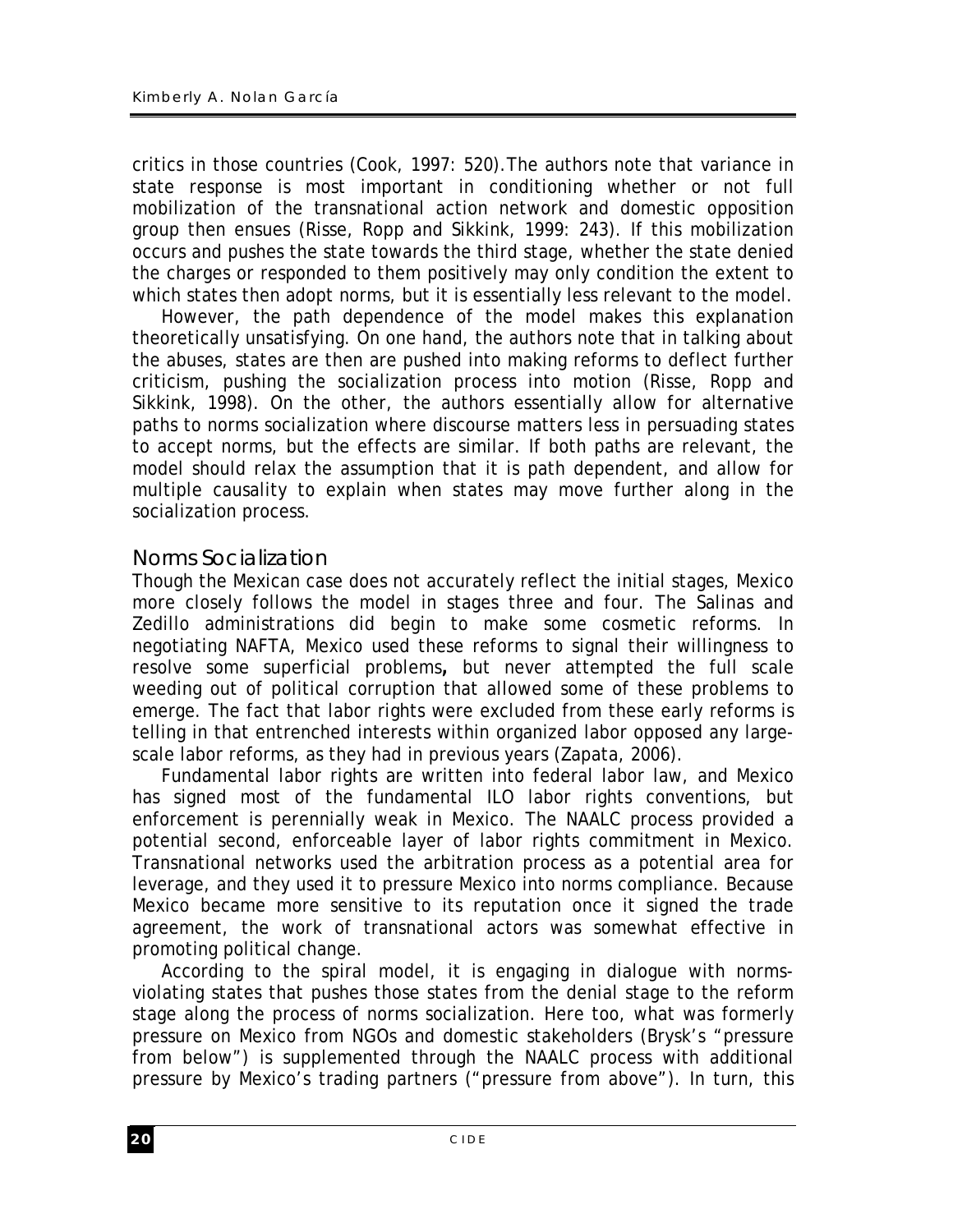dynamic pushes Mexico to respond with institutional reforms and changes in practices. Some case resolutions showed that at first, local officials stepped in to allow independent unionization to resolve specific cases. However, consistent pressure through the arbitration process pushed Mexico into deeper reforms and eventually, more autonomous efforts. Once Mexico began to make small changes, a deeper commitment to labor rights enforcement seems to have followed. Not only was Mexico pressured to improve plant-level relations, but the NAALC process pushed Mexico into some institutional changes, thus narrowing the gap between Mexico's enforcement standards and those of the other two nations.

Although a number of reforms were made under pressure in the NAALC hearings, Mexico made some additional reforms separate from the NAALC outcomes, and increased its inspection capacity, suggesting that Mexico is moving towards a greater institutionalization of labor rights protections, as predicted in the prescriptions stage, Stage Four. These reforms are deeper and more substantive than the earliest reforms made at the beginning on the NAFTA negotiation, showing that Mexico is on the way to promoting better practices, not to deflect criticism, but possibly because they are reevaluating their own compliance with the terms of the side labor agreement. Yet, there is still much more progress to be made, and some backsliding on the right to freedom of association in more recent cases implies that Mexico has not yet reached the institutionalization stage of the model.

The first instance where an independent union won representation in an open election and was granted collective bargaining rights without interference either from the official unions or from the firm occurred in September of 2001 (U.S. Department of State, 2002). A number of independent unions have gained registration since then. Continued effort in more even enforcement of labor law and an end to interference in independent organization would move Mexico closer to demonstrating institutionalization of labor rights protection.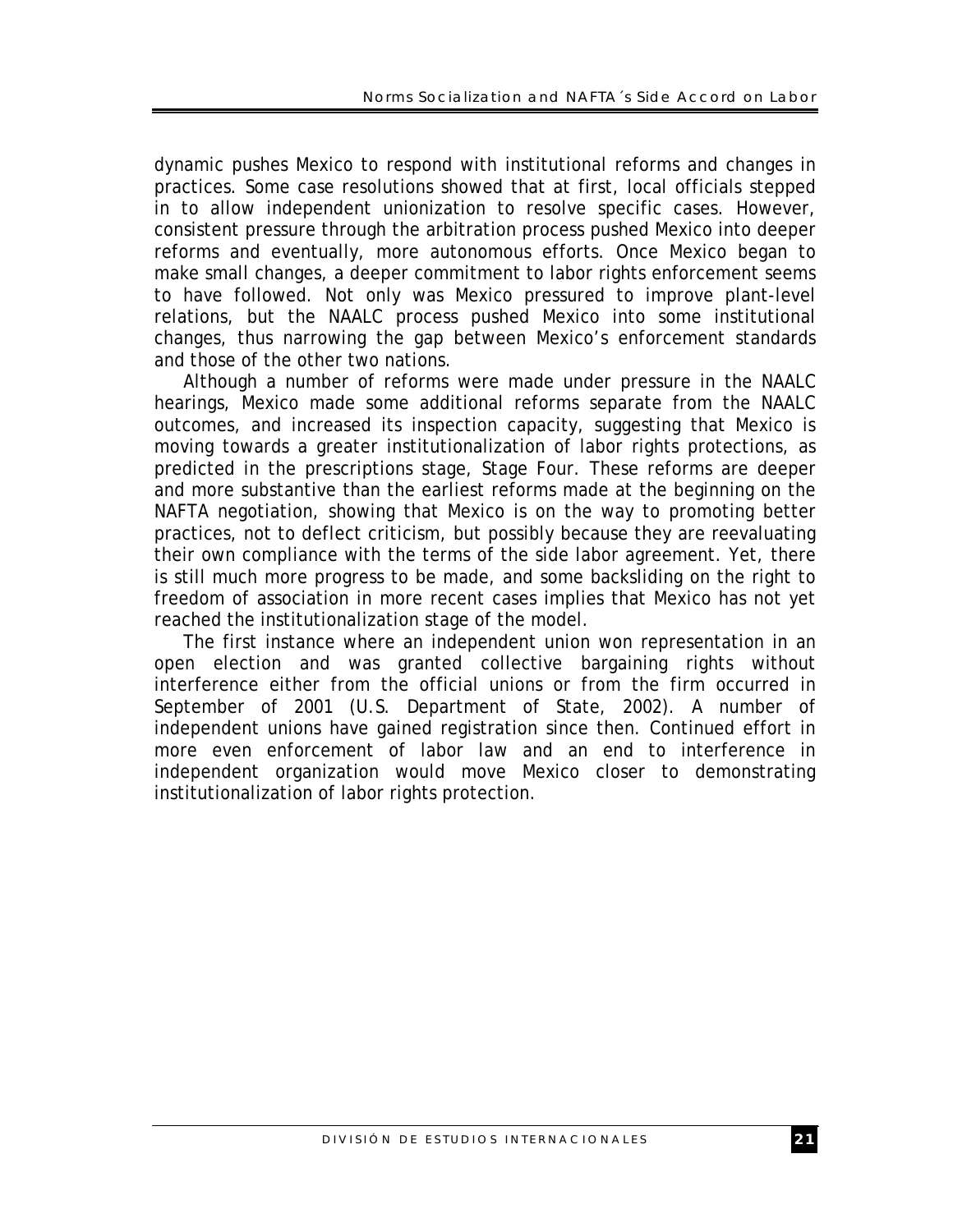# *Conclusions*

The use of the NAALC process in all three countries has been instrumental in providing a forum to redress labor issues as well as improve labor standards within Mexico. Under the labor side agreement, the official state-party unions, who have long enjoyed their own sources of power within the government, are being challenged. Their political control is waning both owing to competition with independent unions and to wider democratization. The content of the cases filed against Mexico suggest that the Mexican government is unwilling or unable to protect freedom of association because a long-standing struggle between official unions and independent unions remains unresolved. The NAALC process gives independent unions leverage over employers who want to avoid a unionized workforce. The NAALC process is beginning to turn around the near monopoly the official unions held over collective bargaining, which can be interpreted as evidence of further progress towards norms institutionalization. It is most promising for workers where it provides an arena by which domestic forces can bring more fundamental problems with labor practices to light on an international stage.

While the spiral model estimates how deeply norms have taken hold by identifying an institutionalization process, the model ultimately fails to correctly identify the causal mechanisms under which norms acceptance takes place in this case. Mexico does not follow the initial stage closely and skips the second stage altogether, even if the reforms of labor rights policies and practices predicted by the third and fourth stages are sufficiently present. The model also emphasizes the roles of transnational actors in promoting political change. As the model describes, and the Mexican case shows, political change was made possible partially through the work of transnational actors, who pressured Mexico into making changes to its behavior. At first, the changes were superficial, but consistent efforts through the NAALC process pushed Mexico into deeper reforms and eventually, autonomous efforts. The core elements of the model —increased international scrutiny and transnational advocacy— can account for changes in Mexico's increased responsiveness to labor violations. However, discussion of Mexico's labor rights record during the NAFTA years analyzed here also suggests that Mexico has not fully accepted, or internalized international labor rights norms.

Finally, one of the major critiques of social pacts written into trade agreements, like the NAALC, is that the agreements are only as good as their enforcement mechanisms. Too often agreements lack "teeth" to punish violators or respond to grievances. While that critique stems from a normative position that the labor agreements are not useful if they do not make direct, firm level changes such as rehiring workers, or paying lost wages, the analysis for the NAALC cases shows that direct redress was possible, if limited. The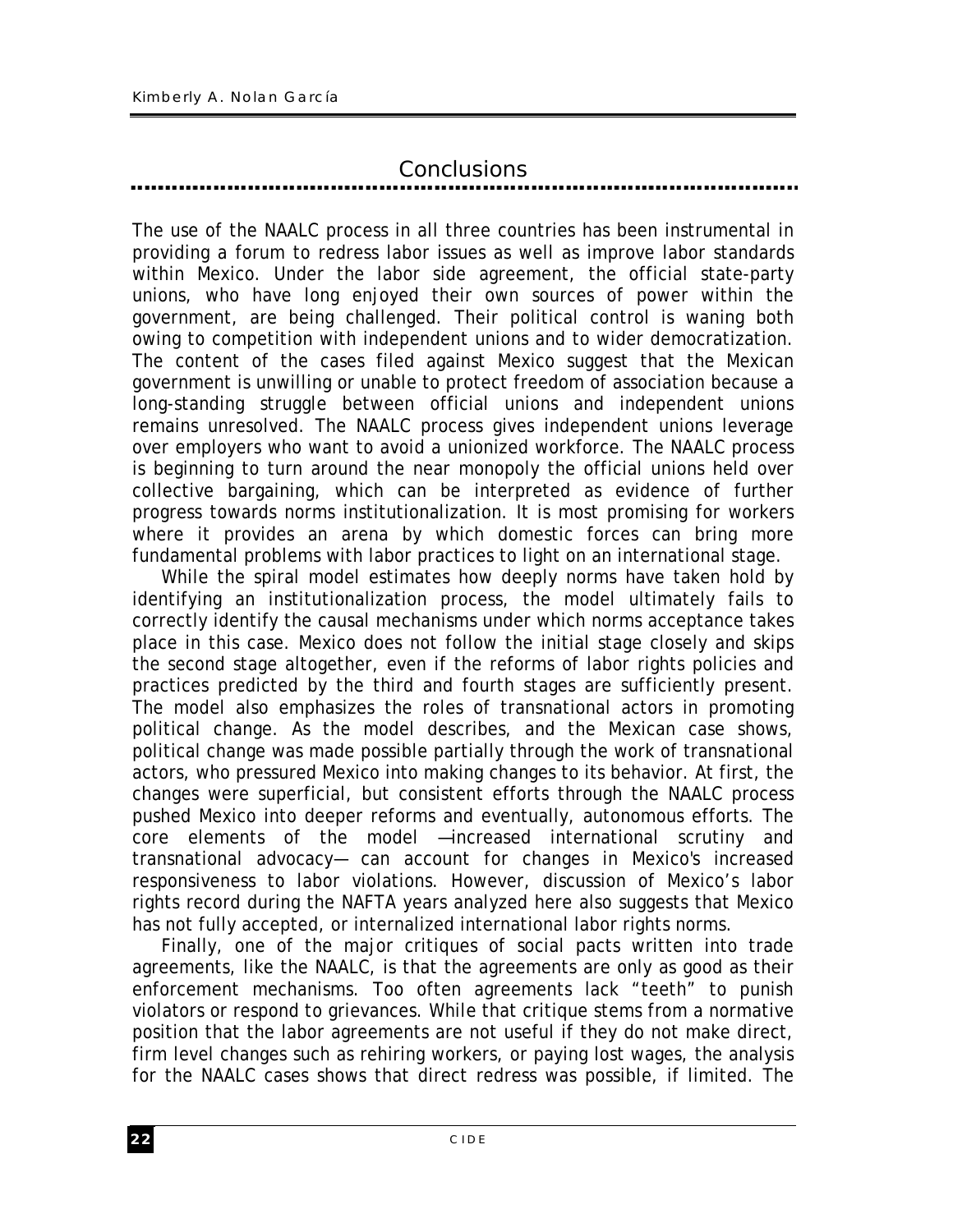NAALC experience has led to institutional changes in Mexico, which could translate into greater protection for Mexican workers over the long term. The Mexican case also highlights that political opportunities for transnational advocacy was crucial to advancing more lasting reforms. In Mexico, it was the trade agreement that created a political opportunity for transnational advocacy around labor rights issues (Stillerman, 2003). In effect, the side agreement created opportunities for transnational advocates that set Mexico on a path to better labor rights enforcement, independent of how strong or how effective the agreement itself was in terms of sanctioning poor compliance. It is because of these spillover effects generated by international pressure that advocates might well continue to pursue labor rights protection through trade agreements as one additional path to improving labor rights enforcement.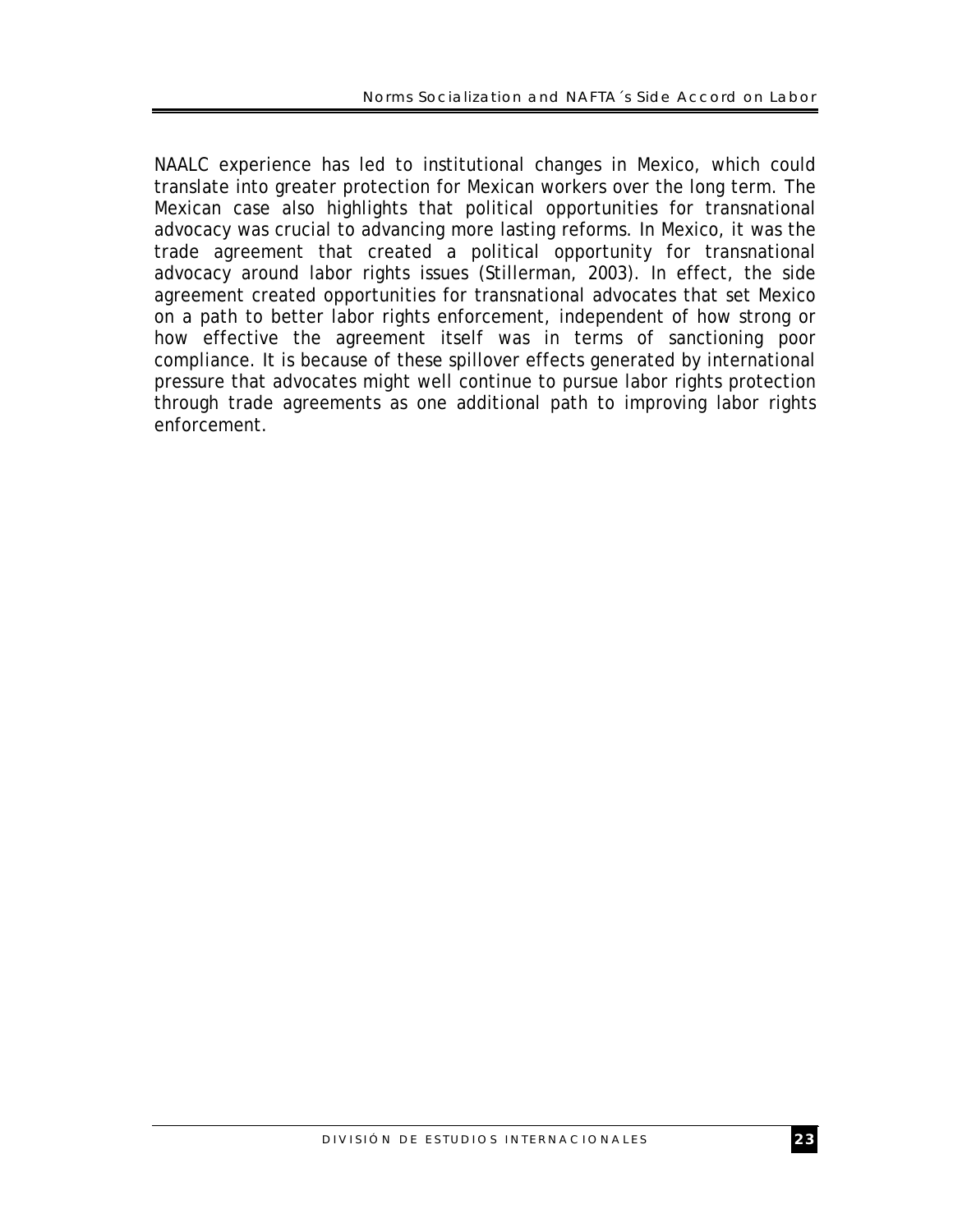# *References*

\_\_\_\_\_\_\_\_\_\_. 1993*. North American Agreement on Labor Cooperation (NAALC): Between the Government of the United States of America, the Government of Canada, and the Government of the United Mexican States.*

Anaya, Alejandro. 2009. "Transnational and Domestic Processes in the Definition of Human Rights Policies in Mexico". *Human Rights Quarterly* 31: 35-58.

Babson, Steve. 2002. "Cross-Border Trade with Mexico and the Prospect of Worker Solidarity". *Critical Sociology* 26 (1-2): 13-35.

Borderlines. 1997. "Maxi-Switch Workers Win Union Recognition". http://www.americaspolicy.org/borderlines/1997/bl37/bl7bbbody.html. Accessed June 6, 2004, on file with author.

Baer, M. Delal and Sidney Weintraub. 1994. "The Pressures for Political Reform in Mexico". In *The NAFTA Debate: Grappling with Unconventional Trade Issues*, eds. M. Delal Baer and Sidney Weintraub. Boulder: Lynne Rienner.

Camp Keith, Linda. 1999. "The United Nations International Covenant on Civil and Political Rights: Does it make a Difference in Human Rights Behavior?" *Journal of Peace Research* 36 (1): 95-118.

Clark, Ann Marie, Elisabeth Friedman and Kathryn Hochstetler. 1998. "The Sovereign Limits of Global Civil Society: A Comparison of NGO Participation in UN World Conferences on the Environment, Human Rights and Women". *World Politics* 51  $(1): 1-35.$ 

Cook, Maria Lorena. 1997. "Regional Integration and Transnational Politics: Popular Sector Strategies in the NAFTA era". In *The New Politics of Inequality in Latin America*, eds. Chalmers, Vilas, Hite, Martin, Piester and Segana. NY: Oxford University Press.

Compa, Lance. 1997. "NAFTA's Side Labor Accord: A Three Year Account". *NAFTA Law and Business Review of the Americas* 6.

2001. "NAFTA's Side Labor Agreement and International Labor Solidarity". *Antipode* 33 (2): 451-67.

Collingsworth, Terry. 2002. "The Key Human Rights Challenge: Developing Enforcement Mechanisms". *Harvard Human Rights Journal* 15: 183-203.

Domínguez, Jorge I. and Rafael Fernández de Castro. 2009. *The United States and Mexico: Between Partnership and Conflict.* 2<sub>nd</sub> ed. New York: Routledge.

Finnemore, Martha. 1996. *National Interests in International Society*. Ithaca: Cornell University Press.

Franco Hijuelos, Claudia. 2001. "Normas laborales en el comercio Internacional". *Foro Internacional* 41 (2): 309-23.

Graubart, Jonathan. 2009. *Legalizing Transnational Activism: The Struggle to Gain Social Change from NAFTA's Citizen Petitions*. University Park: University of Pennsylvania Press.

Gurowitz, Amy. 1999. "Mobilizing International Norms: Domestic Actors, Immigrants, and the Japanese State". *World Politics* 51 (3): 413-445.

Haas, Peter. 1989. "Do Regimes Matter? Epistemic Communities and Mediterranean Pollution Control". *International Organization* 43 (3): 377-403.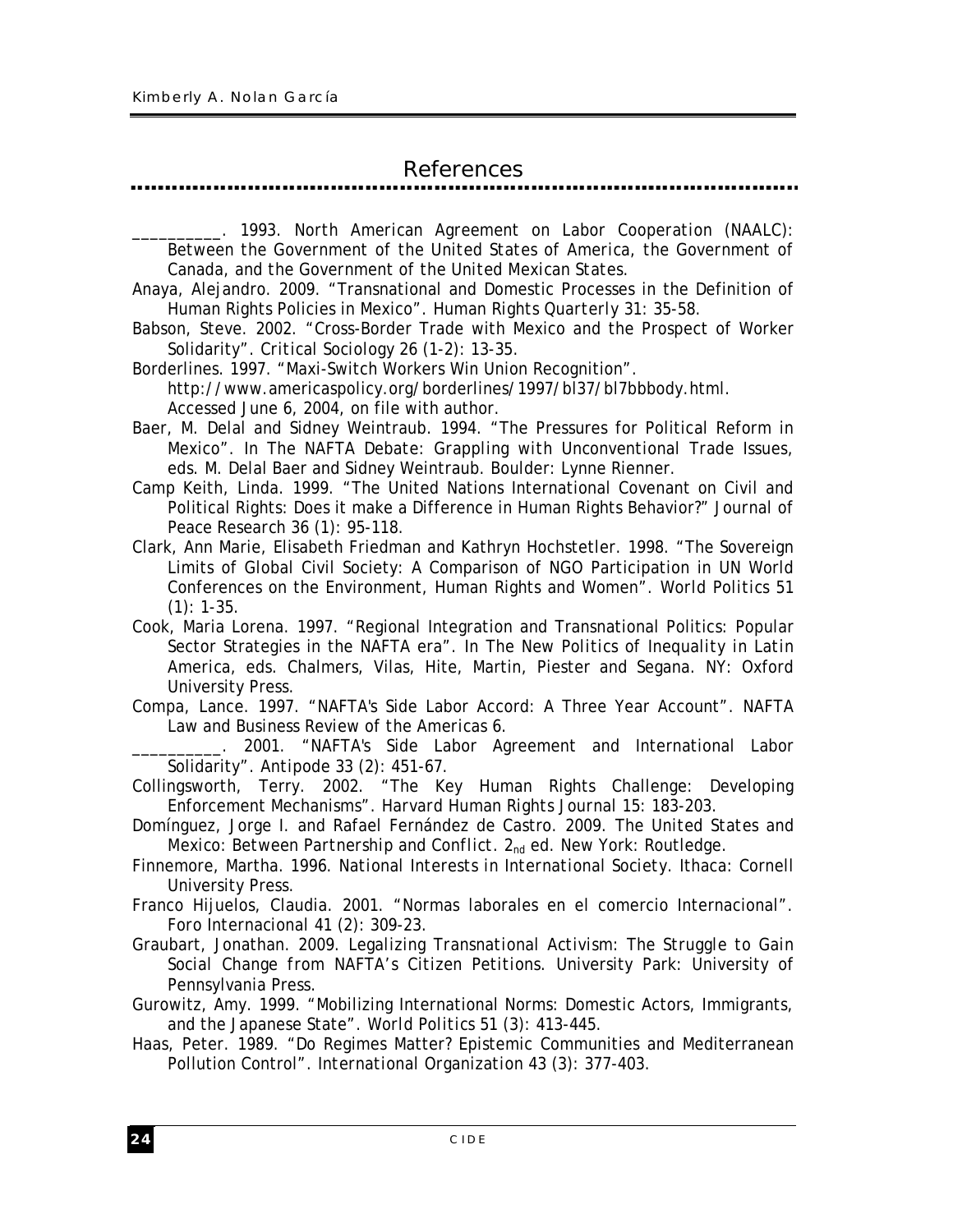- Hafner-Burton, Emilie M. 2008. "Sticks and Stones: Naming and Shaming the Human Rights Enforcement Problem". *International Organization* 62**:** 689-715.
- \_\_\_\_\_\_\_\_\_\_. 2009. *Forced to be Good: Why Trade Agreements Boost Human Rights*. Ithaca: Cornell University Press.
- Hathaway, Dale. 2002. "Mexico's Frente Auténtico del Trabajo and the Problem of Unionizing Maquiladoras". *Labor History* 43 (4): 427-38.
- Hathaway, Oona. 2002. "Do Human Rights Treaties make a Difference?" *The Yale Law Journal* 111 (3): 1935-2042.
- Hill, Danny. 2009. "Estimating the Effect of Human Rights Treaties on State Behavior". Presented at the 67th Annual National conference of the Midwest Political Science Association, Chicago IL, April 2-4.
- International Labor Rights Fund (ILRF). 1995. "North American Free Trade Agreement and Labor Rights."

http://www.laborrights.org/publications/nafta.html, accessed June 6, 2004.

- Jepperson, Ronald, Alexander Wendt and Peter Katzenstein. 1996. "Norms, Identity and Culture in National Security". In *The Culture of National Security*, ed. PeterJ. Katzenstein. NY: Colombia University Press: 33-75.
- Joppke, Christian. 1998. "Why Liberal States Accept Unwanted Immigration". *World Politics* 50 (2): 266-293.
- Juárez Núñez, Huberto. 2002. "Maquila Workers in Mexico: The Prospects of Organization and International Solidarity". *Labor History* 43 (4): 439-50.
- Kay, Tamara. 2005. "Labor Transnationalism and Global Governance: The Impact of NAFTA on Transnational Labor Relationships in North America". *American Journal of Sociology* 111 (3): 715-56.
- Keck, Margaret and Kathryn Sikkink. 1998. *Activists Beyond Borders: Advocacy Networks in International Politics*. Ithaca: Cornell University Press.
- Kowert, Paul and Jeffrey Legro. "Norms, Identity and Their Limits: A Theoretical Reprise." In *The Culture of National Security: Norms and Identity in World Politics*, ed. Peter J. Katzenstein. NY: Colombia University Press: 451-497 **.**
- Lowe, Sarah. 1997. "First American Case under the NAALC". *University of Miami Law Review* 481: 487-88.
- Mayer, Frederick. 1998. *Interpreting NAFTA: The Science and Art of Political Analysis*. NY: Colombia University Press
- Price, Richard. 1998. "Reversing the Gun Sights: Transnational Civil Society Targets Land Mines". *International Organization* 52 (3): 613-644.
- Price, Richard and Nina Tannenwald. 1996. "Norms and Deterrence: The Nuclear and Chemical Weapons Taboos", in Peter Katzenstein, ed., *The Culture of National Security: Norms and Identity in World Politics.* Columbia University Press: 114- 152.
- Red Mexicana de Acción Frente al Libre Comercio (RMALC).

http://www.rmalc.org.mx, accessed June 6, 2004.

- Risse, Thomas, Steve Ropp and Kathryn Sikkink. 1999. *The Power of Human Rights: International Norms and Domestic Change.* NY: Cambridge University Press.
- Robinson, Ian. 2002. "The International Dimension of Labour Federation Economic Strategy in Canada and the United States, 1947-2000". In *Global Unions? Theory and Strategies of Organized Labour in the Global Political Economy*, eds. Jeffrey Harrod and Robert O'Brien. London: Routledge.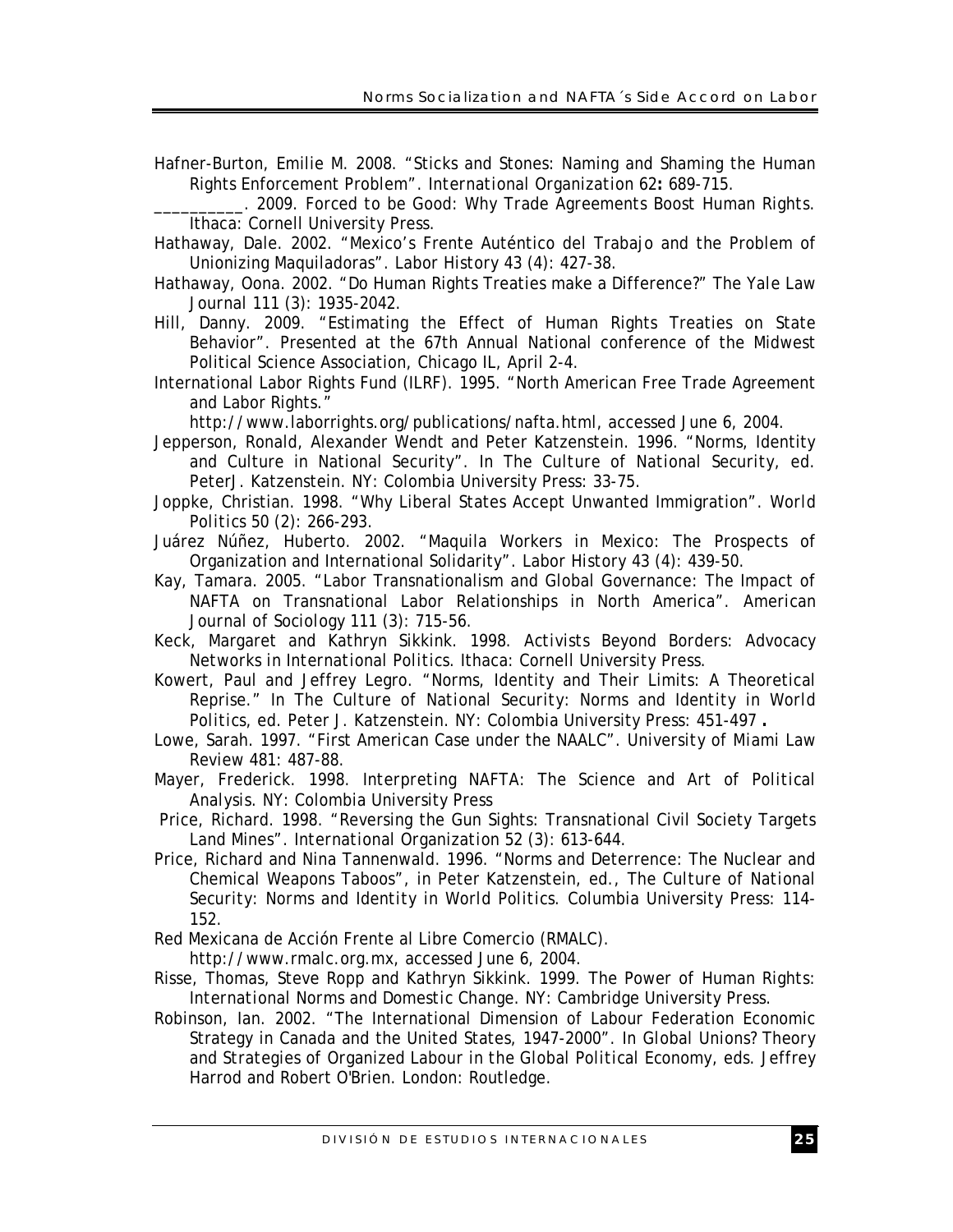Ross, Andrew, ed. 1997. *No Sweat.* London: Verso.

Secretaría de Trabajo y Previsión Social. 2007. *Avances*. Mexico City.

\_\_\_\_\_\_\_\_\_\_. 2007. "Solicitante identificado con folio en el SISI 001400083407".

Report. Mexico City, November 29, 2007. On file with author.

\_\_\_\_\_\_\_\_\_\_. 2009. *Boletines 31* (March). Mexico City: STPS.

Sikkink, Kathryn. 1993. "Human Rights, Principled Issue Networks, and Sovereignty in Latin America". *International Organization* 47(3): 411-441.

Stillerman, Joel. 2003. "Transnational Activist Networks and the Emergence of Labor Internationalism in the NAFTA Countries". *Social Science History* 27 (4): 577-601.

U.S. Department of Labor, Bureau of International Labor Affairs. n.d. "Status of Submissions".

http://dol.gov/ilab/programs/nao/status.htm, accessed February 22, 2010.

\_\_\_\_\_\_\_\_\_\_. 1996. *U.S. NAO Public Submission 9602* (Maxi-Switch). Washington, D.C.: DOL.

\_\_\_\_\_\_\_\_\_\_. 1997. *U.S. NAO Pubic Submission 9702* (Han Young). Washington, D.C.: DOL.

\_\_\_\_\_\_\_\_\_\_. 2000. *Transcript: In the Matter of Public Hearing on Submission 9901*. Washington, D.C.: US NAO.

Williams, Heather L. 1999. "Mobile Capital and Transborder Labor Rights Mobilization". *Politics and Society* 27 (1): 39-66.

\_\_\_\_\_\_\_\_\_\_. 2003. "Labor Tragedy and Legal Farce: The Han Young Struggle in Tijuana, Mexico". *Social Science History* 27 (4): 525-50.

Zapata, Francisco. 2006. "La negociación de las reformas a la Ley Federal Del Trabajo (1989-2005)". Paper prepared for the 48th Meeting of the Latin American Studies Association (San Juan, Puerto Rico), on file with author.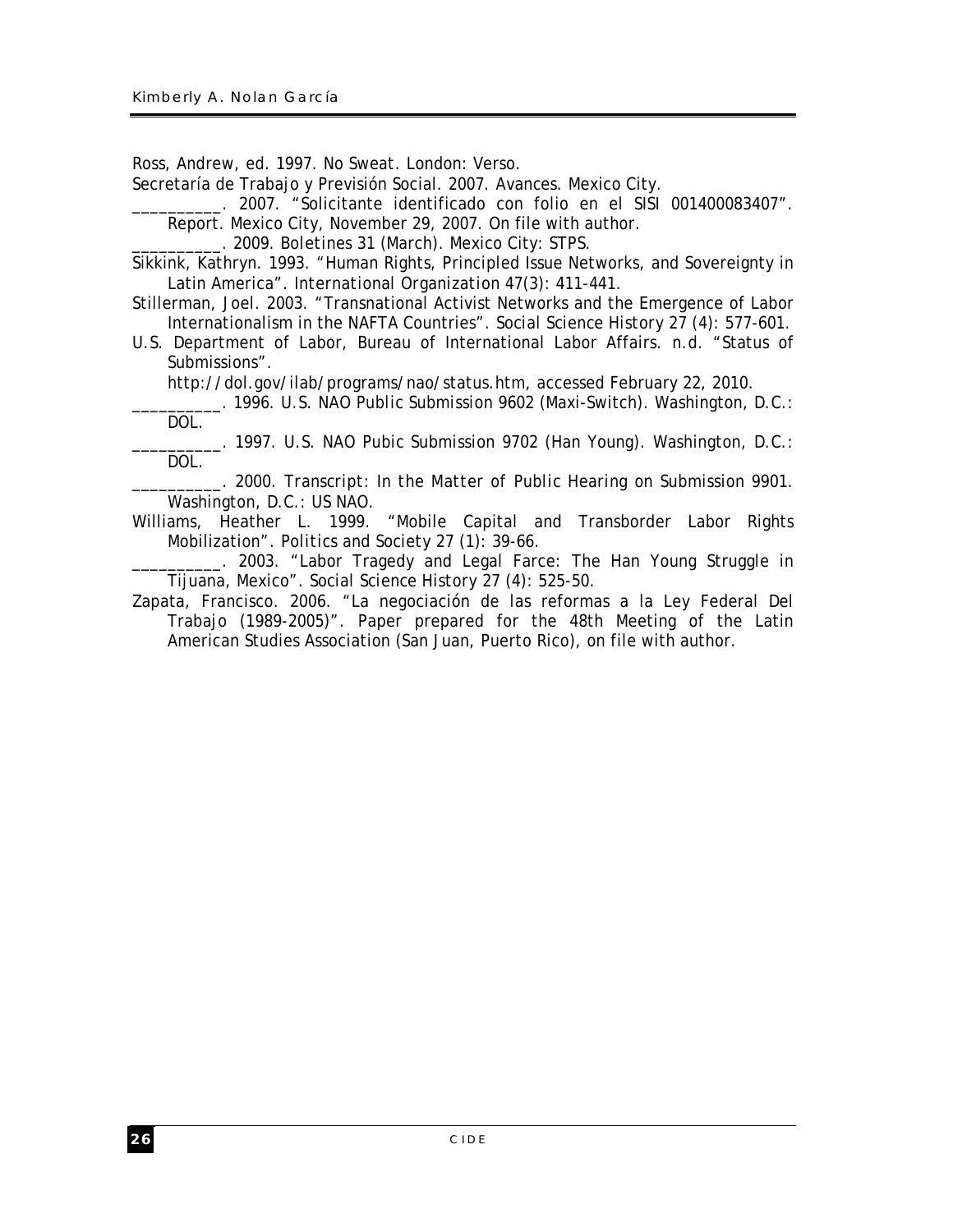#### *Novedades*

#### DIVISIÓN DE ADMINISTRACIÓN PÚBLICA

- María del Carmen Pardo, *Los mecanismos de rendición de cuentas en el ámbito ejecutivo de gobierno*, DTAP-245
- Sergio Cárdenas, Separados y desiguales: Las escuelas de doble turno en México, DTAP-244
- Sergio Cárdenas, *Obstáculos para la calidad y la equidad: La corrupción en los sistemas educativos*, DTAP-243
- Sergio Cárdenas, Ignacio Lozano, Miguel Torres y Katsumi Yamaguchi, *Identificando beneficiarios de programas gubernamentales*, DTAP-242
- Ma. Amparo Casar, Ignacio Marván y Khemvirg Puente, *La rendición de cuentas y el poder legislativo*, DTAP-241
- Lizbeth Herrera y José Ramón Gil García, *Implementación del e-gobierno en México*, DTAP-240
- Laura Sour, *Gender Equity, Enforcement Spending and Tax Compliance in Mexico*, DTAP-239
- Laura Sour y Fredy Girón, *Electoral Competition and the Flypaper Effect in Mexican Local Governments*, DTAP-238
- Ma. Amparo Casar, *La otra reforma*, DTAP-237
- Judith Mariscal y Federico Kuhlmann, *Effective Regulation in Latin American Countries. The cases of Chile, Mexico and Peru*, DTAP-236

#### DIVISIÓN DE ECONOMÍA

- Alejandro López, *Poverty and Commercialization of Non-timber Forest Products*, DTE-486
- Alejandro López et al., *Natural Resource Dependence in Rural Mexico*, DTE-485
- Fausto Hernández, *Obstáculos al desarrollo del sistema financiero en México*, DTE-484
- Rodolfo Cermeño y Benjamín Oliva, *Incertidumbre, crecimiento del producto, inflación y depreciación cambiaria en México*, DTE-483
- Kurt Unger, *Mercado y autoconsumo. Vocación agropecuaria de los municipios de Guanajuato*, DTE-482
- David Mayer, *Divergences and Convergences in Human Development*, DTE-481
- Arturo Antón y Fausto Hernández, *VAT Collection and Social Security Contributions under Tax Evasion: Is There a Link?*, DTE-480
- Eric Zenón y Juan Rosellón, *Expansión de las redes de transmisión eléctrica en Norteamérica: Teoría y aplicaciones*, DTE-479

María José Roa, *Racionalidad, uso de información y decisiones financieras*, DTE-478

Alexander Elbittar y Sonia Di Giannatale, *King Solomon's Dilemma: An Experimental Study on Implementation*, DTE-477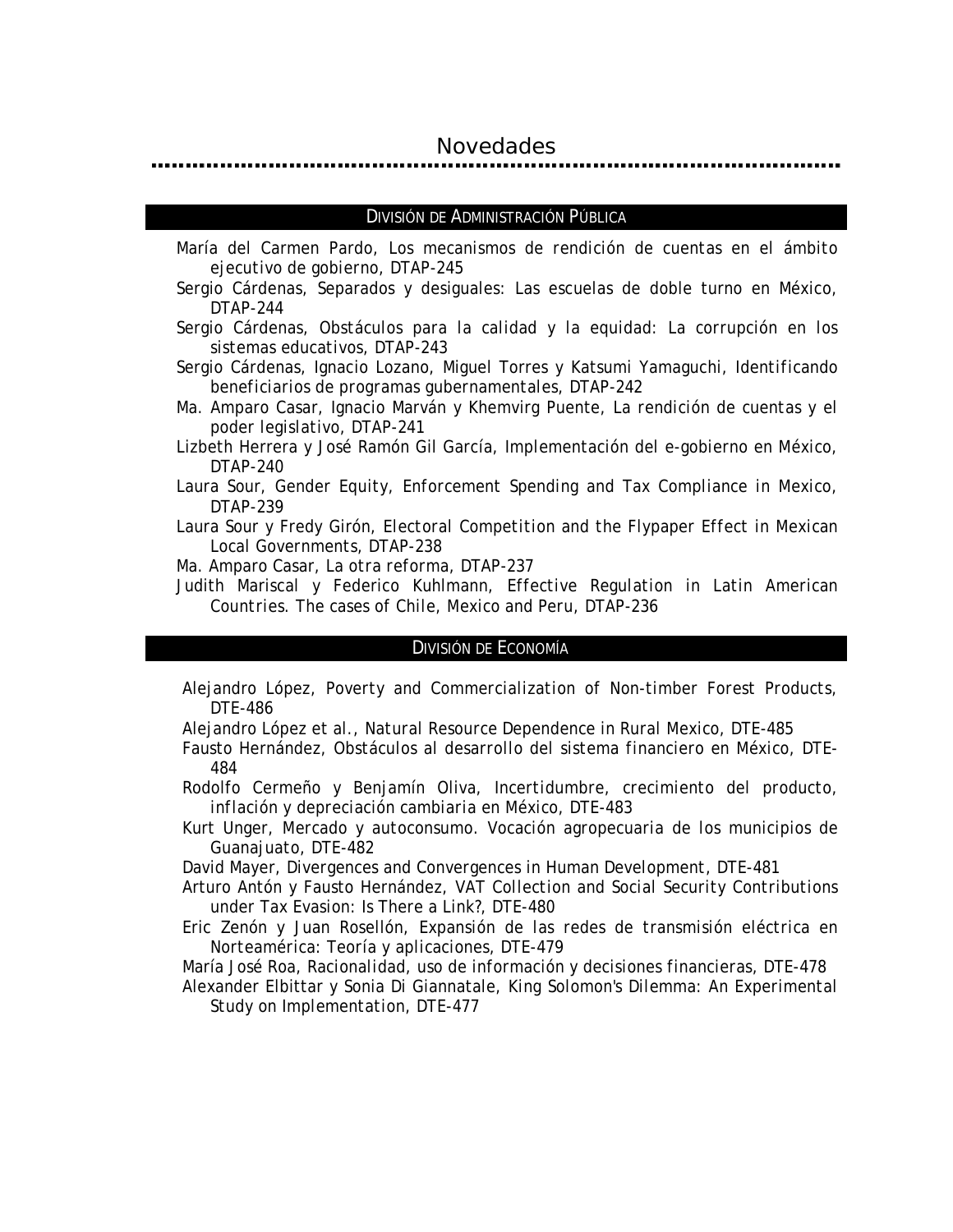#### DIVISIÓN DE ESTUDIOS INTERNACIONALES

Irina Alberro and J. Schiavon, *Shaping or Constraining Foreign Policy?*, DTEI-202

- Jorge Schiavon, *La diplomacia local de los gobiernos estatales en México (2000- 2010)*, DTEI-201
- Luis Fernández y J. Schiavon, *La coordinación en la política exterior de Brasil y México*, DTEI-200
- Alejandro Anaya, *Internalización de las normas internacionales de derechos humanos en México*, DTEI-199
- Rafael Velázquez y Karen Marín, *Política exterior y diplomacia parlamentaria: El caso de los puntos de acuerdo durante la LX Legislatura*, DTEI-198
- Jorge Schiavon y Rafael Velázquez, *La creciente incidencia de la opinión pública en la política exterior de México: Teoría y realidad*, DTEI-197
- Jorge Chabat, *La respuesta del gobierno de Calderón al desafío del narcotráfico: Entre lo malo y lo peor*, DTEI-196
- Jorge Chabat, *La Iniciativa Mérida y la relación México-Estados Unidos*, DTEI-195
- Farid Kahhat y Carlos E. Pérez, *El Perú, Las Américas y el Mundo*, DTEI-194
- Jorge Chabat, *El narcotráfico en las relaciones México-Estados Unidos*, DTEI-193
- Jorge Schiavon y Rafael Velázquez, *La creciente incidencia de la opinión pública en la política exterior de México: Teoría y realidad*, DTEI-197
- Rafael Velázquez y Karen Marín, *Política exterior y diplomacia parlamentaria: El caso de los puntos de acuerdo durante la LX Legislatura*, DTEI-198
- Alejandro Anaya, *Internalización de las normas internacionales de derechos humanos en México*, DTEI-199

#### DIVISIÓN DE ESTUDIOS JURÍDICOS

- Gustavo Fondevila, *Estudio de percepción de magistrados del servicio de administración de justicia familiar en el Distrito Federal*, DTEJ-47
- Jimena Moreno, Xiao Recio Blanco y Cynthia Michel, *La conservación del acuario del mundo*, DTEJ-46
- Gustavo Fondevila, *"Madrinas" en el cine. Informantes y parapolicías en México*, DTEJ-45
- María Mercedes Albornoz, *Utilidad y problemas actuales del crédito documentario*, DTEJ-44
- Carlos Elizondo y Ana Laura Magaloni, *La forma es fondo. Cómo se nombran y cómo deciden los ministros de la Suprema Corte de Justicia de la Nación*, DTEJ-43
- Ana Laura Magaloni, *El ministerio público desde adentro: Rutinas y métodos de trabajo en las agencias del MP*, DTEJ-42
- José Antonio Caballero, *La estructura de la rendición de cuentas en México: Los poderes judiciales*, DTEJ-41
- Marcelo Bergman, *Procuración de justicia en las entidades federativas. La eficacia del gasto fiscal de las Procuradurías Estatales*, DTEJ-40
- Ana Elena Fierro, *Transparencia: Herramienta de la justicia*, DTEJ-39
- Ana Elena Fierro y Adriana García, *¿Cómo sancionar a un servidor público del Distrito Federal y no morir en el intento?*, DTEJ-38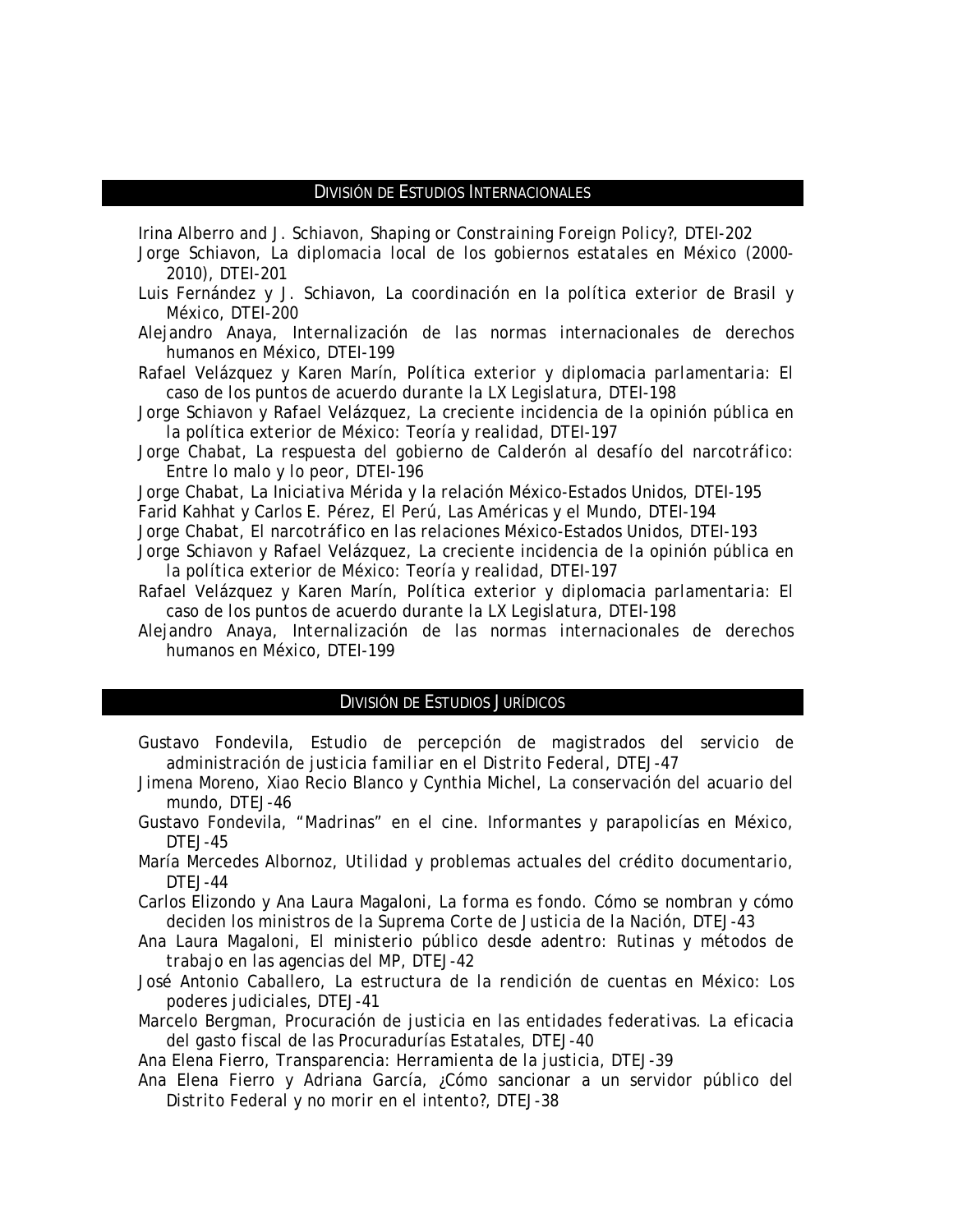#### DIVISIÓN DE ESTUDIOS POLÍTICOS

Andreas Schedler, *The Limits to Bureaucratic Measurement. Observation and Judgment in Comparative Political Data Development*, DTEP-224

Andrea Pozas and Julio Ríos, *Constituted Powers in Constitution-Making Processes. Supreme Court Judges, Constitutional Reform and the Design of Judicial Councils*, DTEP-223

Andreas Schedler, *Transitions from Electoral Authoritarianism*, DTEP-222

María de la Luz Inclán, *A Preliminar Study on Pro and Counter Zapatista Protests*, DTEP-221

José Antonio Crespo, *México 2009: Abstención, voto nulo y triunfo del PRI*, DTEP-220 Andreas Schedler, *Concept Formation in Political Science*, DTEP-219

- Ignacio Marván, *La revolución mexicana y la organización política de México. La cuestión del equilibrio de poderes, 1908-1932*, DTEP-218
- Francisco Javier Aparicio y Joy Langston, *Committee Leadership Selection without Seniority: The Mexican Case*, DTEP-217
- Julio Ríos Figueroa, *Institutions for Constitutional Justice in Latin America*, DTEP-216
- Andreas Schedler, *The New Institutionalism in the Study of Authoritarian Regimes*, DTEP-215

#### DIVISIÓN DE HISTORIA

- Sergio Visacovsky, *"Hasta la próxima crisis". Historia cíclica, virtudes genealógicas y la identidad de clase media entre los afectados por la debacle financiera en la Argentina (2001-2002)*, DTH-68
- Rafael Rojas, *El debate de la Independencia. Opinión pública y guerra civil en México (1808-1830)*, DTH-67
- Michael Sauter, *The Liminality of Man: Astronomy and the Birth of Anthropology in the Eighteenth Century*, DTH-66
- Ugo Pipitone, *Criminalidad organizada e instituciones. El caso siciliano*, DTH-65
- Ugo Pipitone, *Kerala, desarrollo y descentralización*, DTH-64
- Jean Meyer, *Historia y ficción, hechos y quimeras*, DTH-63

Luis Medina, *La Comanchería*, DTH-62

- Luis Medina, *La organización de la Guardia Nacional en Nuevo León*, DTH-61
- Luis Medina, *El Plan de Monterrey de 1855: un pronunciamiento regionalista en México*, DTH-60
- Mónica Judith Sánchez, *Liberal Multiculturalism and the Problems of Difference in the Canadian Experience*, DTH-59